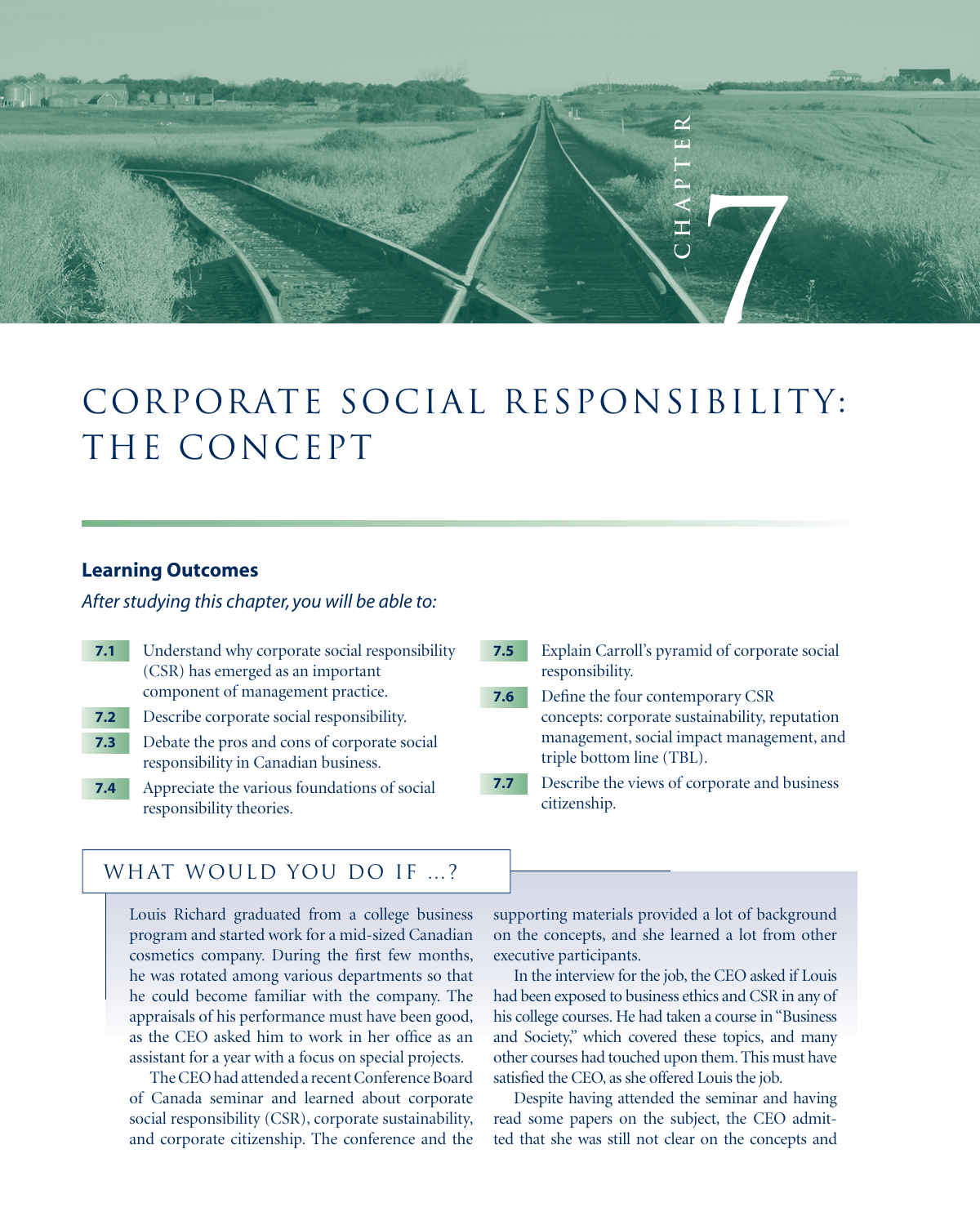approaches involved. In particular, she was not clear what CSR would look like in the cosmetics industry. As a first assignment, she asked Louis to prepare a concise position paper outlining what this whole area means to the company and what course(s) of action should be followed. Louis left the office wondering where to start.

*If you were Louis, what would you do?*

This chapter defines social responsibility, reviews the case for business social involvement, reviews the arguments against involvement, and describes recent theories and approaches to corporate social responsibility including corporate citizenship.

# **7.1 The Rationale for Corporate Social Responsibility**

**Corporate social responsibility (CSR)** The way a corporation achieves a balance among its economic, social, and environmental responsibilities in its operations so as to address shareholder and other stakeholder expectations.

**Corporate social responsibility (CSR)** is the way a corporation achieves a balance among its economic, social, and environmental responsibilities in its operations so as to address shareholder and other stakeholder expectations. It is known by many names, including corporate responsibility, corporate accountability, corporate ethics, corporate citizenship, sustainability, stewardship, and triple-E bottom line (economical, ethical, and environmental). CSR is a general management concern; that is, it is important to all aspects of business, and it is integrated into a corporation's operations through its values, culture, decision making, strategy, and reporting mechanisms. Some thoughts on CSR by CEOs are given in Everyday Ethics 7.1.

# *EVERYDAY ETHICS*

#### **7.1** *Executives Talk about CSR*

The following are quotations about CSR by some leading Canadian businesspersons. Despite these supportive comments, there are businesspersons who are not committed to CSR.

#### *Peter Munk, Chairman, Barrick Gold Corporation*

"Barrick's reputation rests on responsibility. Good corporate citizenship is a calling card that precedes us wherever we go."

George A. Cope, President and Chief Executive Officer, BCE Inc. and Bell Canada

"Combined with the service and network investment initiatives Bell is undertaking in order to deliver a better customer experience at every level, the corporate social responsibility practices and initiatives we support are crucial elements in our journey to achieving that goal."

# *Gerald T. McCaughey, President and CEO, CIBC*

"At CIBC, we are committed to sustainable, consistent performance over the long term. This includes making a difference in the communities where we operate by investing in their social and economic development."

#### *Rick George, President and CEO, Suncor Energy Inc.*

"I like to view the financial support Suncor provides nonprofit organizations as an 'investment' rather than a 'donation.' That's because the financial contributions we make provide significant dividends to our communities—dividends that are represented by an improved quality of life."

Sources: Barrick Gold Corporation, http://www.barrick.com/CorporateResponsibility/OurCommitment/ default.aspx; "Living up to high expectations," BCE Inc. 2008 Corporate Responsibility Report, http://www.bce.ca/ en/includes/responsibility2007/pdfwindow.php; and "Leadership Challenge: A Call to Action," Imagine Canada Information section, *The Globe and Mail,* June 13, 2006, 3.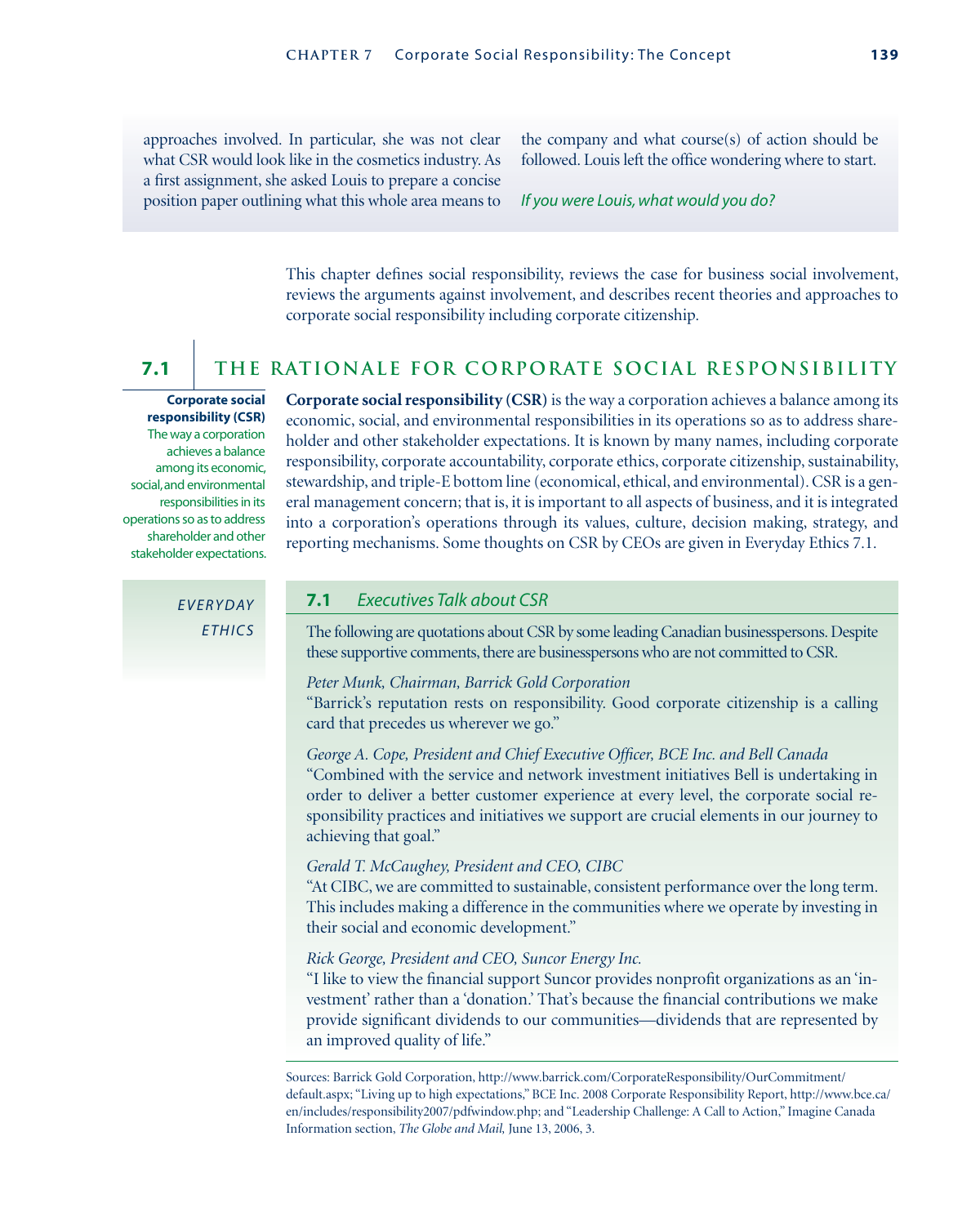CSR is important because the business system is the mechanism selected by society to produce and distribute goods and services. Originally, people felt that a business enterprise had fulfilled its social responsibility by surviving and realizing the maximum profit possible. The resources of society could be used by the corporation to make profits as long as the corporation complied with the few rules imposed by governments to check abusive practices. The market system provided the regulation necessary to police the system, and profits provided incentive and ensured efficiency. The work ethic and self-interest were the guiding principles of the system. By making a profit, corporations contributed to a growing, healthy economic system that provided employment and adequate incomes for all. In other words, corporate social responsibility was to operate profitably, and the corporation could not survive without profits, much less play a social role.

More recently, there has been a belief that business exists for more than profits (or economic goals), with the public expecting something else from business. As a result, the original concept of social responsibility involving the maximization of profits has been modified. Although profits are to be made, social, as well as economic, goals are to receive attention. Society depends on business to achieve social as well as economic goals—that is, social responsibilities are placed on business.

The issue of social responsibility cannot be easily resolved. To illustrate, consider the following questions: How should corporate performance in society be judged apart from traditional economic standards? Are there goals and measures that individuals inside and outside the corporation can use for guidance? Given the relationship between the corporation and its social environment, what is the scope of managerial responsibility? To what extent should the corporation involve itself in social concerns? How do corporations typically respond to social involvement issues? Is there a common process that will enhance the corporation's understanding of corporate social performance?

It must be appreciated that corporate social responsibility and a corporation's social performance are two of many factors in an extremely complex business environment in which the corporate manager is called upon to operate the business. Various stakeholders are constantly seeking a different role for business in society. Government continues to influence the business system and to change the forms and manner of this influence. Technological change is occurring at a very rapid pace. The public media advise citizens quickly of events in the business world, allowing for quick public reaction.

# **7.2 Describing Corporate Social Responsibility**

There have been many definitions of corporate social responsibility in addition to the one given above; rather than describing them, listing the key elements found in various definitions may be more insightful. Buchholz identified five key elements found in most, if not all, definitions:

- 1) Corporations have responsibilities that go beyond the production of goods and services at a profit.
- 2) These responsibilities involve helping to solve important social problems, especially those they have helped create.
- 3) Corporations have a broader constituency than stockholders alone.
- 4) Corporations have impacts that go beyond simple marketplace transactions.
- 5) Corporations serve a wider range of human values than can be captured by a sole focus on economic values.<sup>1</sup>

<sup>1</sup> Roger A. Buchholz, "Corporate Responsibility and the Good Society: From Economics to Ecology," *Business Horizons* (July/August 1991): 19.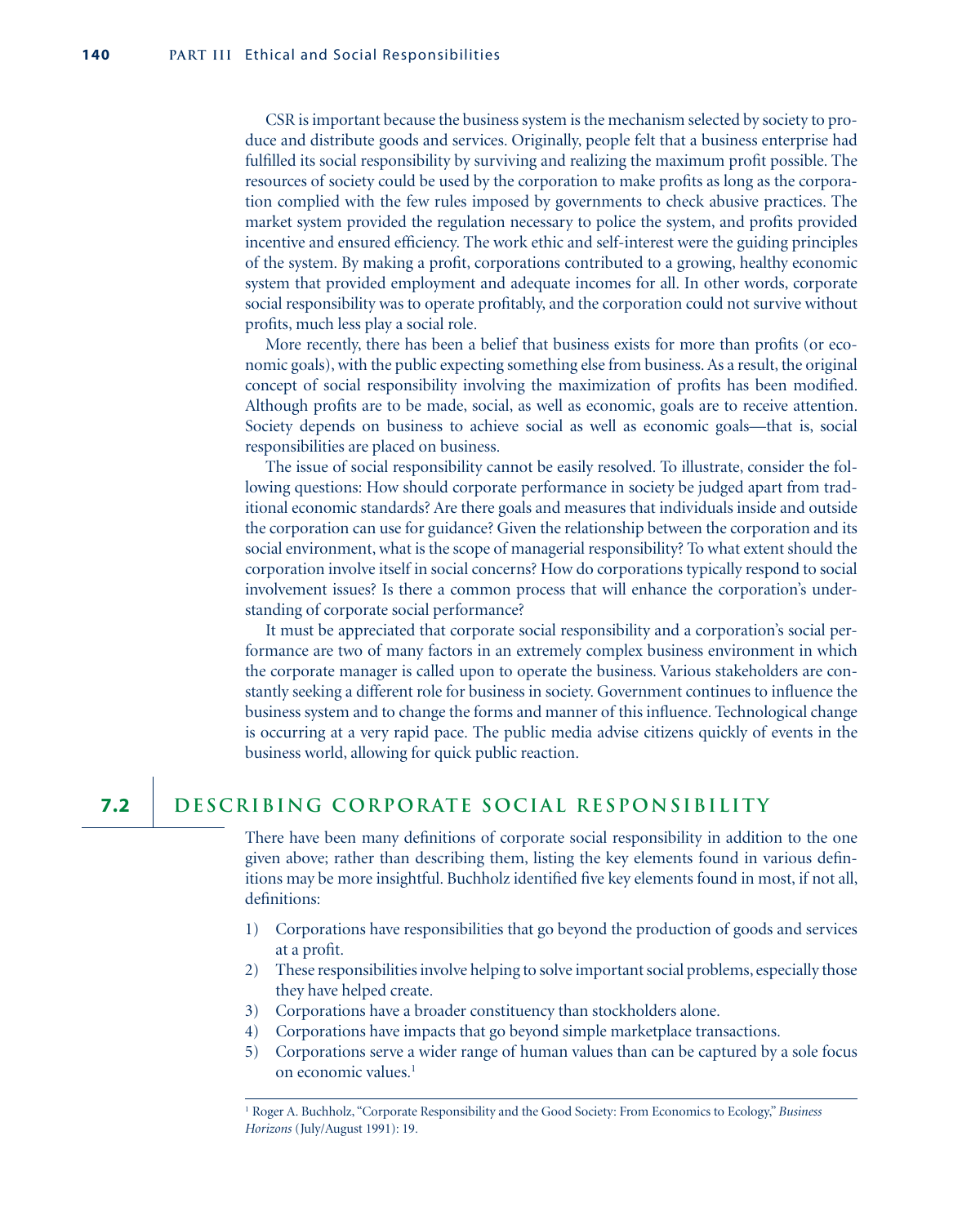According to Wood, the "basic idea of corporate social responsibility is that business and society are interwoven rather than distinct entities" and that expectations are placed on business due to its three roles: as an institution in society, as a particular corporation or organization in society, and as individual managers who are moral actors within the corporation. These roles result in three levels of analysis—institutional, organizational, and individual and can be expressed in terms of three principles of corporate social responsibility: legitimacy, public responsibility, and managerial discretion.2

The principle of *legitimacy* refers to society's granting of legitimacy and power to business, and business's appropriate use of that power and the possibility of losing that power. Corporate social responsibility defines the institutional relationship between business and society that is expected of any corporation. Society has the right to grant this power, to impose a balance of power among its institutions, and to define their legitimate functions. The focus is on business's obligations as a social institution, and society takes away power or imposes some sort of sanction on business if expectations are not met.

The principle of *public responsibility* means that business is responsible for outcomes related to its areas of involvement with society. The level of application is organizational that is, the corporation—and confines business's responsibility to those problems related to a firm's activities and interest. This principle includes the view that corporations are responsible for solving the problems they create. The nature of social responsibility will vary from corporation to corporation as each corporation impacts society's resources in different ways or creates different problems. The principle involves emphasizing each corporation's relationship to its specific social, ethical, and political environment.

Last, the principle of *managerial discretion* refers to managers as moral actors who are obliged to exercise such discretion as is available to them to achieve socially responsible outcomes. Discretion is involved as the actions of managers are not totally prescribed by corporate procedures. The level of application is the individual who has the choices, opportunities, and personal responsibility to achieve the corporation's social responsibility.<sup>3</sup> Table 7.1 summarizes the three principles.

| Table 7.1 | WOOD'S PRINCIPLES OF CORPORATE SOCIAL RESPONSIBILITY |
|-----------|------------------------------------------------------|
|-----------|------------------------------------------------------|

| <b>Principle of Legitimacy</b>                             | <b>Principle of Public Responsibility</b>                                   | <b>Principle of Managerial Discretion</b>                          |
|------------------------------------------------------------|-----------------------------------------------------------------------------|--------------------------------------------------------------------|
| • External focus on expectations of<br>society             | • Beyond general expectations of<br>society, that is, at the corporation    | • Involves individual choice or<br>managerial discretion           |
| • Society grants the right to business<br>to operate       | level<br>• Determined by uniqueness for<br>circumstances of the corporation | • Individual decision makers or<br>managers determine              |
| • Adherence of social norms of society                     |                                                                             | • Relates to latitude of action possible                           |
| • Pressures particularly strong on                         | • Resource dependence determines                                            | by management                                                      |
| some corporations, e.g. large ones or<br>consumer products | • Involves managing relationships with<br>immediate environment             | • Focuses on range of strategic options<br>available to management |

Source: Compiled from Christine Shropshire and Amy J. Hillman, "A Longitudinal Study of Significant Change in Stakeholder Management," *Business & Society,* Volume 46, Number 1, March 2007, 68–74.

<sup>2</sup> Donna J. Wood, "Corporate Social Performance Revisited," *The Academy of Management Review*, Vol. 16, No. 4 (1991): 695.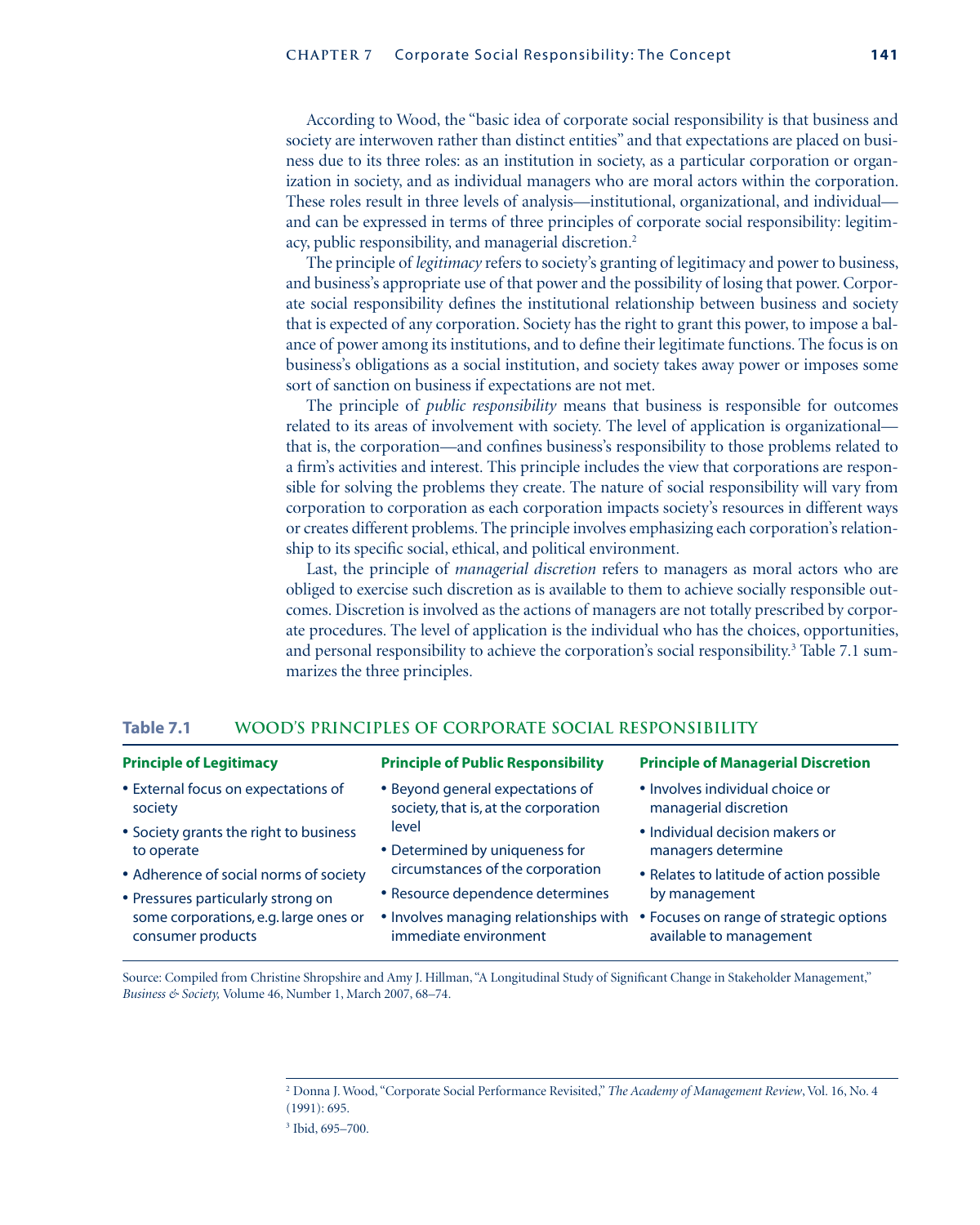The discussion of definitions and meanings of corporate social responsibility could be extensive, but the purpose is to provide an appreciation for social responsibility. Further understanding of the concept, its origins, and its interpretations is achieved by summarizing some of the debate over social responsibility.

# **7.3 The Corporate Social Responsibility Debate**

The discussion of the appropriateness and meaning of social responsibility continues. This debate is treated in two ways in this chapter: through a listing of the arguments for and against social responsibility, and through a summary of the theories used to represent the variety of views toward social responsibility.

# **The Case for Involvement**

There are many arguments in support of business involvement in society; that is, in support of the social responsibility or social responsiveness of business. These arguments are summarized below.

- 1) Business should operate in such a way as to fulfill society's needs or expectations. It should do so for a very pragmatic reason: it is believed in some quarters that business functions by the consent of society and therefore must be sure to satisfy the needs of society. In other words, the existence of the business system depends on its acceptance by society. If business is to prevent criticisms or mutinous behaviour, it must be receptive to what is happening in society and respond in some way.
- 2) A social responsibility role should be undertaken in order to prevent some public criticism and discourage further government involvement or regulation. This is a defensive approach designed to offset possible government action against those in the business system who use their power irresponsibly.
- 3) Business must realize that society is a "system" of which corporations are a part, and that the system is interdependent. Therefore, if business institutions interact with others in society, the need for social involvement along with increasing interdependence comes the need to participate in the complex system that exists in society. There are many mutual involvements among individuals, groups, and organizations in society, or among subsectors of society. Business is vulnerable to the actions or events that occur in other subsectors.
- 4) Social responsibility is in the shareholder's interest; that is, being socially responsible will simply be profitable, especially in the long term. Corporate virtue is good for profits.
- 5) A poor social responsibility role on the part of the corporation means poor management to some investors. They view failure to perform in society's interest in much the same way as they view the corporation's failure to perform in financial matters. Similarly, consumers are showing increasing interest in and support for responsible business practices. (Refer to Responsibility for Ethics 7.1.)
- 6) Business must realize that social problems can become opportunities, or can lead to profits. Expenditures on pollution abatement may result in the retrieval of materials that were formerly disposed of as waste, or may allow for equipment to operate more efficiently, thereby generating more profits on future operations.
- 7) With regard to social responsibility matters, business should take a long-run as opposed to a short-run view. Profits may increase in the long run as a result of actions taken at the present time. Judging the benefits of social responsibility becomes a simple matter of ascertaining whether it is in the corporation's longest-term self-interest to be conscious of social responsibility matters.
- 8) Corporations must be concerned with the public image and the goodwill generated by responsible social actions.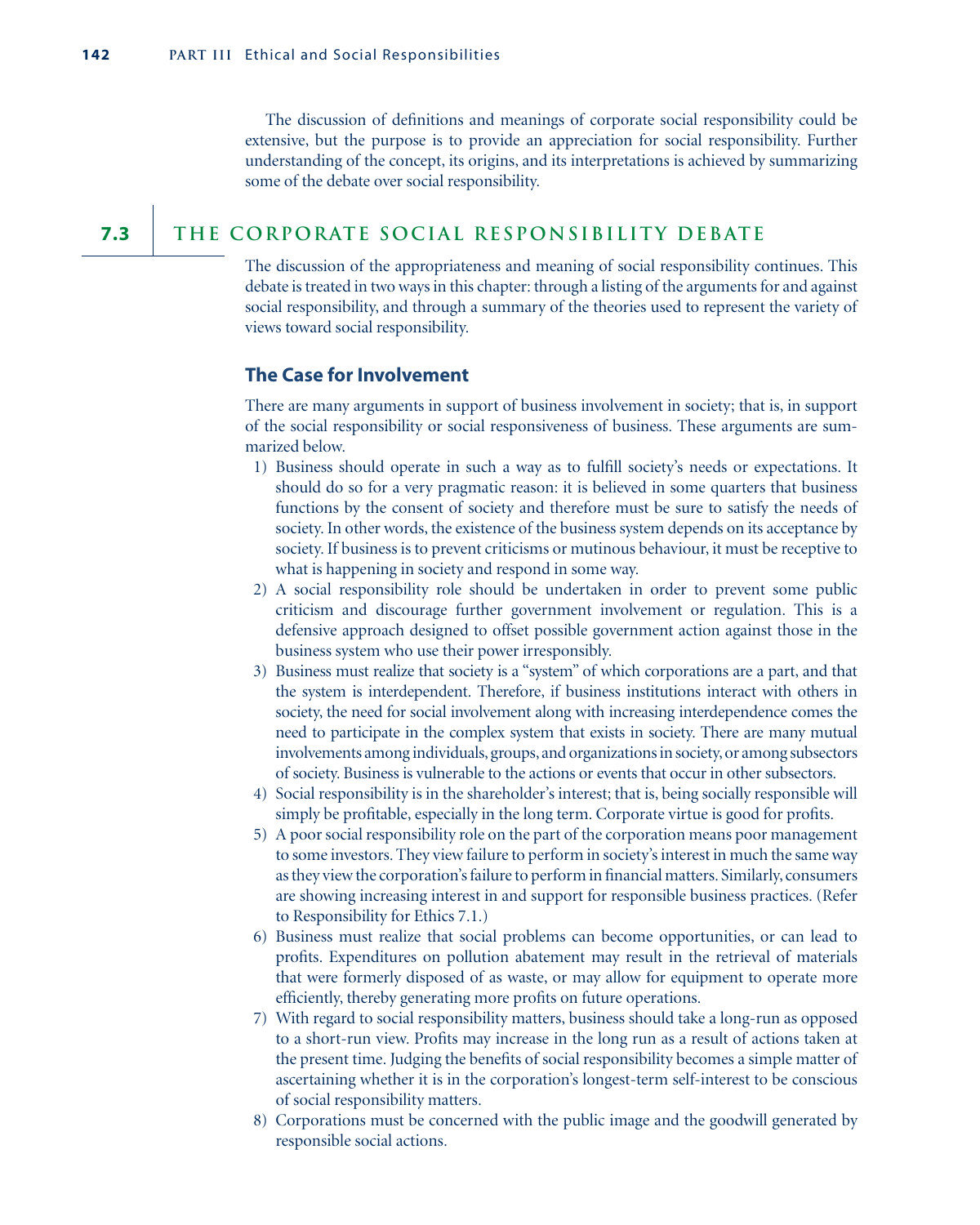- 9) Business should be given an opportunity to solve some social problems. The logic behind this argument is that business can solve problems as well as government can and that it certainly cannot do any worse than government has in the past: business possesses the expertise, in its managers and executives, to develop plans to overcome social problems. As government is reducing its efforts to address some social problems, business needs to fill the gap.
- 10) Preventing is better than curing. It is better to take a proactive stance than a reactive one.
- 11) Businesspeople are also concerned citizens and humans who are interested in social matters. It is not appropriate for them to ignore social matters.

*R E S P O N S I B I L I T Y FOR ETHICS*

# **7.1** *Ethical Investment Funds*

Pension and mutual funds are one type of owner of Canadian corporations. These funds manage the contributions of employees/employers to pension funds and the mutual funds purchased by consumers. The managers of some of these funds explicitly state their intention to consider the social and environmental performance as well as the economic performance of a corporation when investing.

The managers influence the corporations in two ways. They can decide not to purchase shares or bonds in corporations they consider not socially responsible. Criteria for undesirable corporations, for example those that sell tobacco products or manufacture military weapons, are excluded by a "negative" screen. Corporations considered socially responsible are selected on the basis of a "positive" screen. A second approach is to purchase shares in corporations that are not socially responsible and attempt to get management to change their operations. Some mutual funds are even marketed as containing only corporations that are ethically, socially, or environmentally responsible. Ethical investing is discussed further in Chapter 11.

# **The Counterargument**

Although there are several arguments for social involvement by business corporations, there also are many arguments against business social involvement—including the following:

- 1) Profi t maximization is the primary purpose of business, and to have any other purpose is not socially responsible (as argued in Responsibility for Ethics 7.2). To have anything other than a profi t maximizing goal is to sabotage the market mechanism and distort the allocation of resources. Generally, then, it is contrary to the basic function of business to become involved in social matters. It should not be forgotten that business is an economic institution, not a social one, and its only responsibility is to manage efficiently within the law. The corporation would be irresponsible if it did not pursue profits and operate in the efficient market.
- 2) Business corporations are responsible to the shareholders and, in effect, have no authority to operate in the social area. When a corporation becomes involved in social matters, there is a question of legitimacy. Even if corporations are sufficiently competent and powerful to bring about social changes in matters considered beyond the range of their immediate involvement, there is a real question as to whether such endeavours are appropriate. Managers should let shareholders decide whether or not they wish to become involved in social issues.
- 3) Social policy is the jurisdiction of governments, not business.
- 4) Business lacks training in social issues, and lacks social skills necessary to carry out social programs. In other words, business is not competent to undertake social responsibility tasks.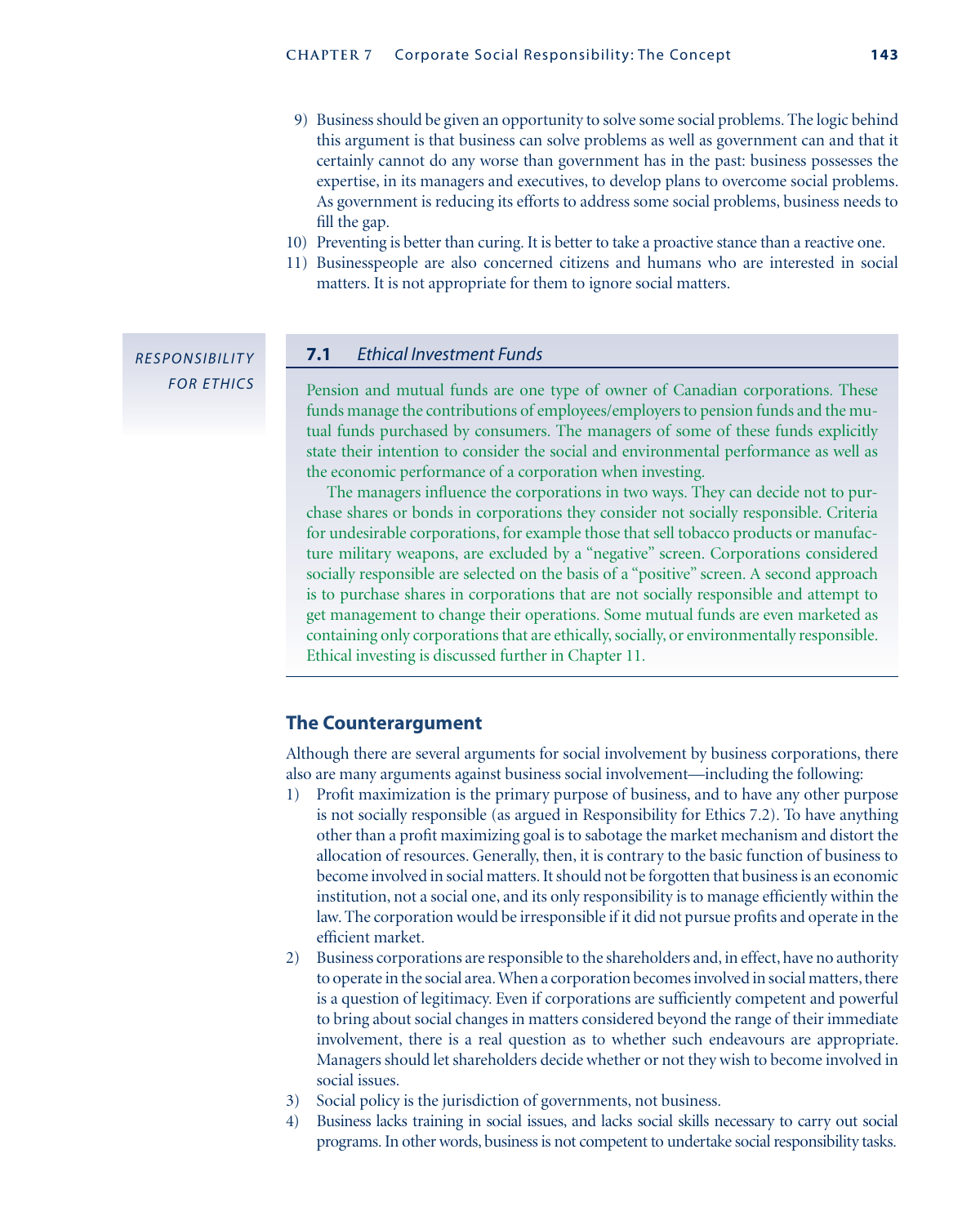- 5) Social responsibility is viewed by some as another excuse to let big business increase its power. The increase in power comes as a result of business becoming involved in social as well as economic matters. Imposing business values on social issues may lead to inappropriate domination: business already has sufficient power, and it would be inappropriate to extend that power to other matters.
- 6) Business involvement in social matters increases costs—not only costs to the organization, but also possibly even social costs—instead of decreasing them. This in turn may lead to business failures.
- 7) There is no acknowledged source of reliable guidance or policy for business in social responsibility questions, and it is not easy to make the choice between responsible and selfish action in social issues. Social responsibility is an elusive concept for which few standards are available to evaluate and control the actions of corporations.
- 8) As institutions in society, business corporations cannot be held accountable for their actions in a way sufficient to satisfy demands for social involvement. Institutions involved in social matters should be accountable to society for that involvement. At the present time, there are few mechanisms available to ensure business corporations are accountable for their social actions.
- 9) There is divided support in the business community for social involvement, and as a result there is unlikely to be a very satisfactory treatment of social issues by business.

| <b>RESPONSIBILITY</b> | <b>Milton Friedman</b><br>7.2                                                                |
|-----------------------|----------------------------------------------------------------------------------------------|
| <b>FOR ETHICS</b>     | Milton Friedman, a Nobel Prize winner in economics, is often quoted as saying the only       |
|                       | social responsibility of business is to make profits. Here is the quotation this refers to:  |
|                       | The view has been gaining widespread acceptance that corporate officials and labor           |
|                       | leaders have a "social responsibility" that goes beyond serving the interest of their stock- |
|                       | holders or their members. This view shows a fundamental misconception of the char-           |
|                       | acter and nature of a free economy. In such an economy, there is one and only one            |
|                       | social responsibility of business—to use its resources and engage in activities designed     |

to increase its profits so long as it stays within the rules of the game, which is to say, engages in open and free competition, without deception of fraud. Similarly, the "social responsibility" of labor leaders is to serve the interests of the members of their unions.

Source: Based on Milton Friedman, *Capitalism and Freedom: A Leading Economist's View of the Proper Role of Competitive Capitalism* (Chicago: The University of Chicago Press, 1962), 133.

# **Critiquing CSR**

Explanations and critiques of corporate social responsibility appear regularly in the media and academic literature (some examples are provided in Responsibility for Ethics 7.3). Many of these discussions are repetitious, but one that added to the analysis of the concept was a special section in *The Economist*, "The good company: A survey of corporate responsibility."<sup>4</sup> The thesis of the section was that the corporate social responsibility movement dominates most management thinking, and that this is unfortunate because it is not necessary if the functioning of capitalism is understood. Furthermore, CSR is practised in many different ways, creating confusion regarding what it really means.

<sup>4 &</sup>quot;The Good Company: A Survey of Corporate Responsibility," *The Economist*, 24-page special section, and editorial, January 22, 2005: Special Section and 11.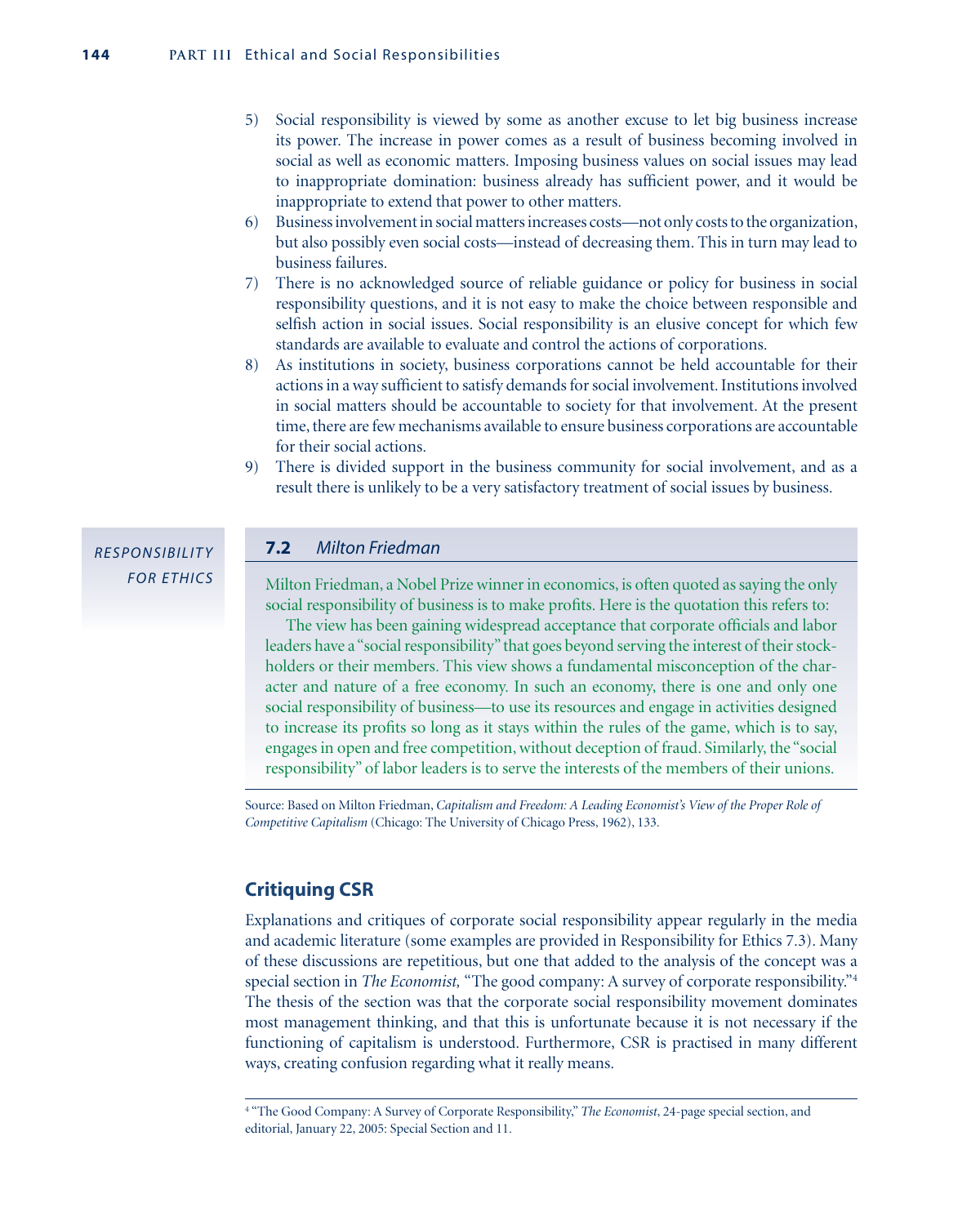# *R E S P O N S I B I L I T Y FOR ETHICS*

### **7.3** *Critical Comments on CSR*

Despite widespread acceptance of corporate social responsibility, there are those who are critical of it. The following quotations from the business press illustrate the criticism.

"Corporate Social Responsibility is a proposition with which it is allegedly impossible to argue. If you question its multiplying meanings or its murky metrics, you are accused of espousing 'irresponsibility,' of wanting to outlaw philanthropy and trash the environment, of being a blinkered ideologue who believes employees, suppliers and local communities should be treated with contempt. This is all, to put it bluntly, baloney."—Peter Foster, "The Bottomless Pit of CSR Policies," *National Post,* March 2, 2005, FP23

"CSR contains many misconceptions about the role corporations and profit-seeking shareholders play in wealth creation and rising standards of living. One deliberately fostered misconception is the idea that corporations, shareholders and executives, having collected profits, most adopt CSR as a way of 'giving back' to society."—Terence Corcoran, "Misguided Virtue," *National Post,* February 2, 2002, FP11

"In embracing CSR, many corporations and business organizations have failed to contest—or have even endorsed—the arguments and demands of anti-business activist groups. They have treated these arguments and demands as reflecting the views of society. They have failed to make an effective case for the market economy."—David Henderson, "The Harm of CSR," *National Post,* February 2, 2002, FP11

"Under the label of Corporate Social Responsibility, firms are to take on a non-wealthproducing agenda of goals: profits will be lowered to safeguard labour rights, human health, civil liberties, environmental quality, sexual equality, and social justice. The fact that the corporation already plays its most effective role in these areas by profit maximization is little understood by CSR advocates."—Steve Forbes, "Welcome to Market Socialism," *National Post,* January 15, 2005, FP11

"When corporations take on a social role, often at the urging of elected officials themselves, it relieves governments of their responsibilities to mediate social demands. It removes policy-making from its proper forum. Put plainly, CSR is undemocratic."— Konrad Yakabuski, "The Kindness of Corporations," *Report on Business Magazine,* July/ August 2008, 68.

The article argues that there is no need to impose CSR on corporations, as they are acting in a responsible manner already. The point is made that capitalism has been the driving force behind unparalleled economic and social progress, but unfortunately it is still suspected, feared, and deplored. Two reasons are given for this fear of capitalism: the idea that profit is inconsistent with the public or social good, and the belief that in their pursuit of private gain corporations are placing crippling burdens on society and the environment. *The Economist*'s article does not consider either of these reasons to be appropriate.<sup>5</sup>

*The Economist* article says that enlightened self-interest and ethical conduct work well together. But, two values must be understood in relation to the proper good of the corporation, and without these two values business is not possible. The first value is ordinary decency—that is, being just, honest, and fair. The second value involves distributive justice where the benefits within the corporation are aligned to the contribution made in adhering to the aims of the corporation—for example, pay is linked to performance and promotion

<sup>&</sup>lt;sup>5</sup> "The World According to CSR: Good Corporate Citizens Believe That Capitalism Is Wicked But Redeemable," The Good Company: A Survey Of Corporate Social Responsibility, *The Economist* (January 22, 2005): 10–14.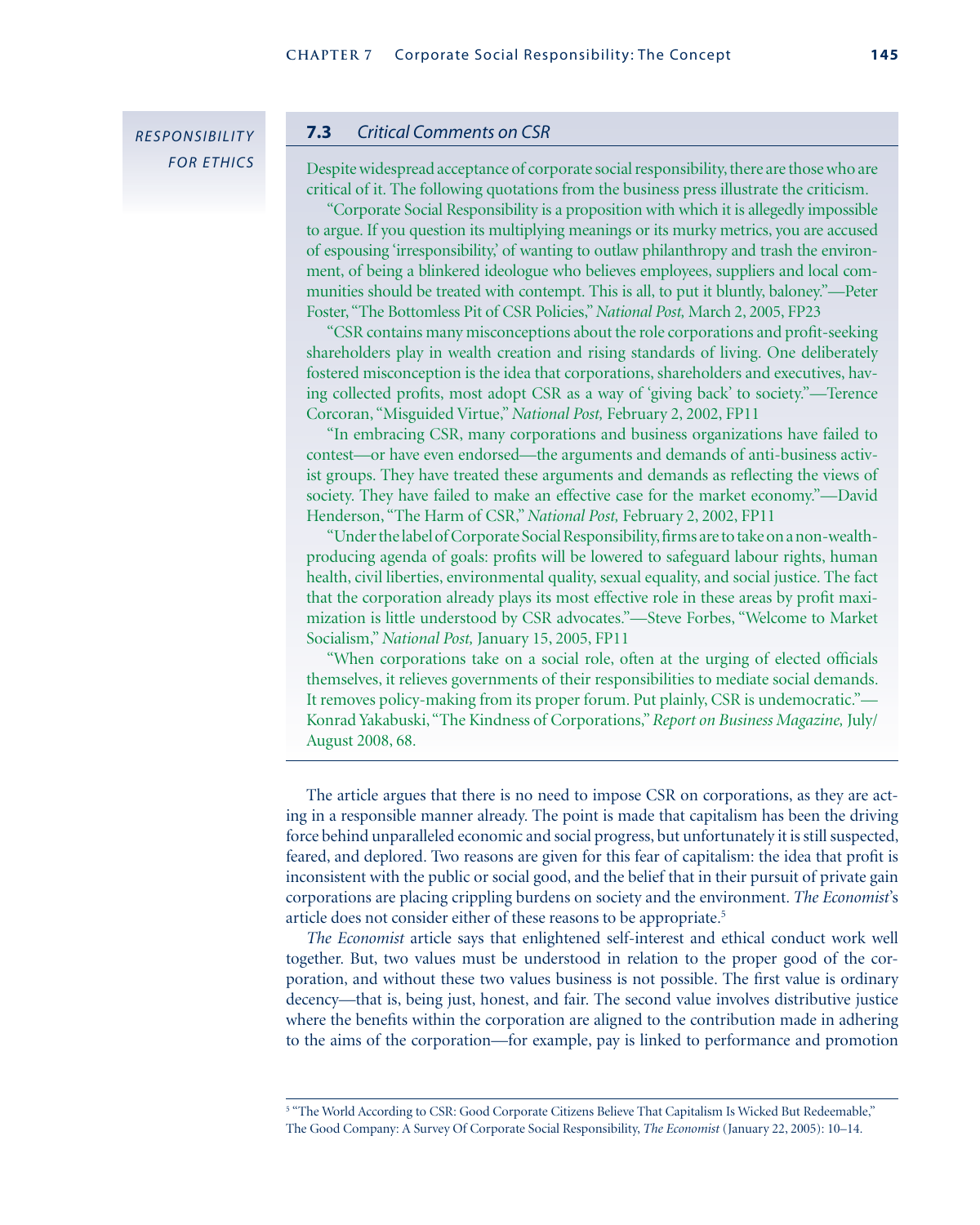to merit. With regard to stakeholders, corporations should take them into account without being accountable to them.<sup>6</sup>

This critique generated substantial response, including several letters to the editor in subsequent issues—the majority of which disagreed with the thesis of the survey. An invited contributor to *The Economist* responded with a countering view. Ian Davis, worldwide managing director of McKinsey & Company, stated that business leaders should not fear greater advocacy of the contract between business and society and that the role of business is changing.7 *Corporate Knights* did an analysis of the survey, pointing out that the complete separation of government and society from the private sector was no longer a reasonable assumption to hold.<sup>8</sup> Most commentators thought that to be successful the modern corporation must consider the interests of stakeholders in addition to shareholders.

*The Economist* did have a follow-up report in January 2008, "Just good business: A special report on corporate social responsibility."9 An accompanying editorial was entitled "Ethical capitalism: How good should your business be?" $10$  The tone of the second report was somewhat different from the first one. The first report questioned the legitimacy of CSR, while the second report focused on how CSR was being accomplished. Some observations from the second report were: CSR has gained considerable momentum and rather than being a sideshow, is now seen as mainstream. Few corporations are doing it well and it has some limitations. The report concluded that CSR is just good business.

The arguments for and against CSR have been made. Various forms of CSR are widely practised and knowledge of the concept is essential for effective management in today's environment. The following section also addresses this debate but from a different perspective, summarizing the different corporate social responsibility theories that exist. The existence of these theories helps explain why there are so many interpretations associated with the concept.

# **7.4 Social Responsibility Theories**

Klonoski<sup>11</sup> sets out to address a fundamental question: "Does business and the corporation have a social nature, or not?" The answer given by any stakeholder can be associated with a theory of corporate social responsibility, and these theories fall into three categories: amoral, personal, and social.

# **The Amoral View**

This category represents a traditional view of business and the role of the corporation; that is, the corporation is seen as a "highly individualized rights bearing economic entity designed for profit making and legitimatized by the laws governing incorporated businesses."<sup>12</sup> Free market defenders and legal recognition theorists are among those holding this view, including some who believe there is no such thing as corporate social responsibility. Over the years many theories have advocated this view of social responsibility; these are listed in Table 7.2. The amoral view is still held by some in the business community.

<sup>6 &</sup>quot;The Ethics of Business: Good Corporate Citizens, and Wise Governments, Should Be Wary of CSR," The Good Company: A Survey of Corporate Social Responsibility, *The Economist* (January 22, 2005): 20–22.

<sup>7</sup> Ian Davis, "The Biggest Contract: By Building Social Issues into Strategy, Big Business Can Recast the Debate about Its Role," *The Economist* (May 28, 2005): 69–71.

<sup>8 &</sup>quot;Analyze This! An Analysis of *The Economist*'s Analysis of CSR," *Corporate Knights* (Spring 2005): 30–33.

<sup>9 &</sup>quot;Just good business: A special report on corporate social responsibility," *The Economist*, January 19, 2008. 10 Ibid, 12–13.

<sup>11</sup> Richard J. Klonoski, "Foundational Considerations in the Corporate Social Responsibility Debate," *Business Horizons* (1991, July/August): 16.

<sup>12</sup> Ibid, 16.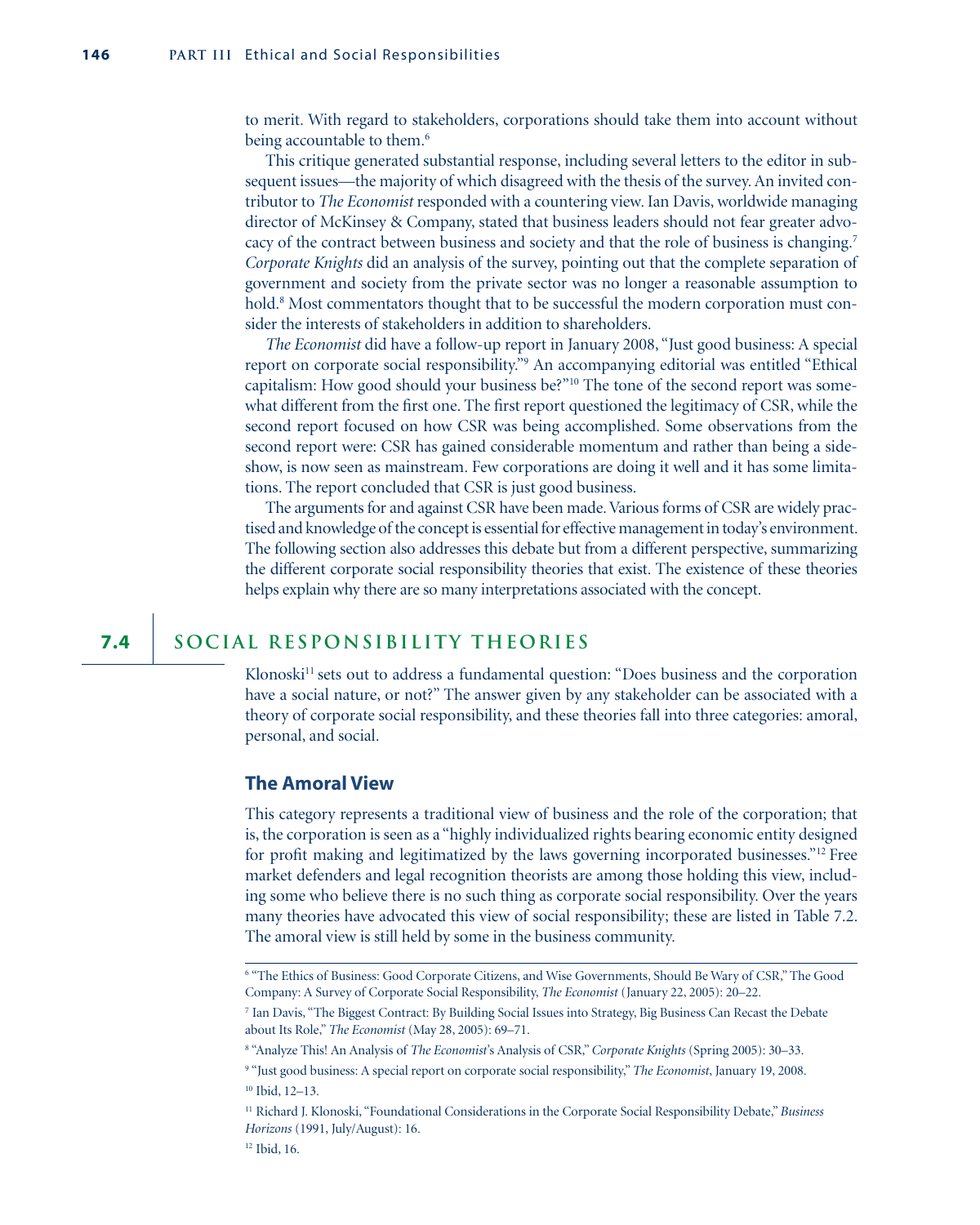#### **Table 7.2 Examples of Amoral-View Theories of Social Responsibility**

*Fundamentalism*—The corporation has no or very little social responsibility.

*Legal recognition*—The corporation is an autonomous entry and not the creation of society.

*Individual agreement*—Corporations can be socially responsible, but only within the limits of a prior contractual agreement with shareholders.

*Traditional shareholders model*—Beyond individual agreements, corporations are not ethically required to be socially responsible; they are responsible only to monies and to maximize profits (as so famously stated by Milton Friedman).

Source: Summarized from Richard J. Klonoski, "Foundational Considerations in the Corporate Social Responsibility Debate," *Business Horizons*  (July/August 1991): 9–18.

> The "amoral" view should be carefully defined and not confused with an "immoral" view. Amoral refers to an activity without a moral quality; that is, something that is neither moral nor immoral: moral standards, restraints, or principles do not exist. This is quite different from immoral, which denotes activities that are not moral and do not conform to usually accepted or established patterns of conduct. Amoral means lacking in morals, good or bad, while immoral connotes evil or licentious behaviour. Although in some contexts being amoral is considered as reprehensible as being immoral, that is not the position taken by most advocates of the theories listed in this category.

# **The Personal View**

This view discusses the nature of the corporation in ascertaining whether it can be held accountable. The question involved is whether corporations are "moral agents" or "full fledged" moral persons. Corporations are viewed as collectives that act as individuals; they exist as legal persons and can be held responsible for their actions. This question has been extensively discussed in the literature.

Those arguing that corporations are persons claim that corporations are responsible for their actions in a way comparable to the actions taken by natural persons or individuals. Therefore, the corporation can be morally blamed in a way that is identical or very similar to natural persons. A strong counterargument in the literature claims that corporations are not persons. Supporters of this view argue that it is not possible to impose moral sanctions or punishments on corporations as corporations. It is possible to blame or punish the people who work for or manage the corporation, but not the corporation itself. Some punishments, such as fines, are in effect paid by shareholders or passed on as costs to consumers.

The debate over whether the corporation can be seen as a moral person does not provide an answer as to whether the corporation is a social institution. Those who claim the corporation is a person believe that it is socially responsible for its impact on society, and that it can be held morally accountable for its actions in the social sphere. Those who do not consider the corporation to be a person say that claims against the corporation by society need a different basis than that provided by the moral person or agency theory. The "personal" view represents a middle position between the amoral and social views.

The personal view leaves the debate unresolved. However, the arguments favouring the treatment of corporations as persons lead to the next theoretical view of corporate social responsibility: the social view.

# **The Social View**

This view holds that the activities of corporations occur within an interpersonal and, most likely, social context. The corporation is considered a social institution in society, with social responsibilities. The social nature of business can rest in many different theories, some of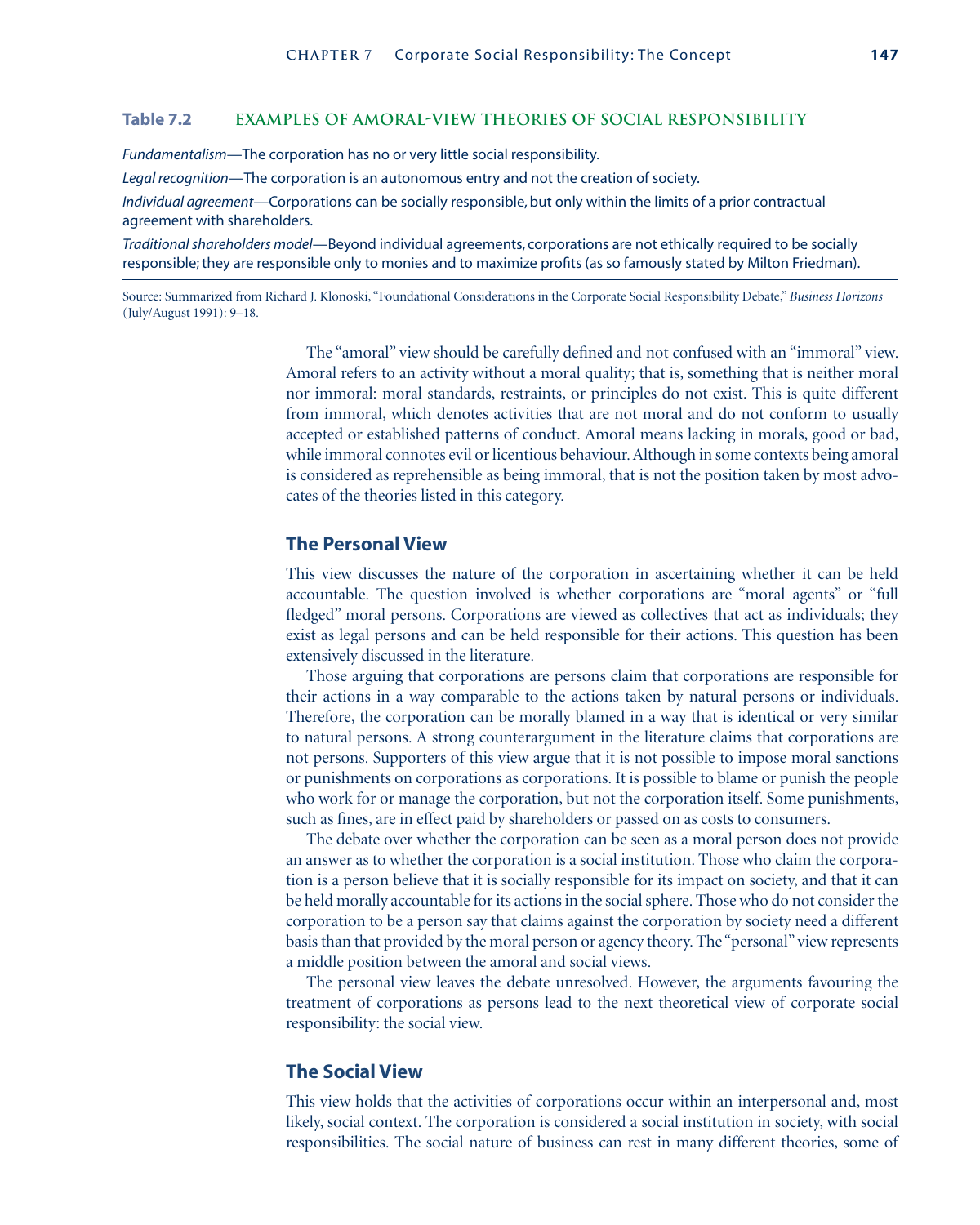which are listed in Table 7.3. The extent of corporate social responsibility depends on the theoretical foundation used to support the view.

It is argued that the corporation should be considered a social institution, as it exists because individuals come together to achieve some objective related to the provision of goods and services. Today, corporations exist because society implicitly sanctions them to operate in that form. Many in society believe that corporations now operate within the "social" view of corporate social responsibility despite the continuing claims of those who argue the "amoral" view, with its incomplete vision of the corporation operating as a private institution with a solely economic purpose.

Many theories and frameworks have been presented to describe corporate social responsibility. Some of them overlap and some parallel the arguments for and against corporate social involvement. The existence of numerous theories supporting corporate social responsibility makes it difficult to find a comprehensive and definitive definition, as mentioned in section 7.2 about describing social responsibility.

Despite the numerous views of corporate social responsibility, many business-supported organizations advocate it, some of which are listed in Responsibility for Ethics 7.4. The literature contains numerous models of social responsibility, and one has been selected for presentation. Carroll's pyramid of corporate social responsibility is a practical framework for managers: it incorporates economic, legal, social, and ethical responsibilities.

# **Table 7.3 Examples of Social-View Theories of Social Responsibility**

*Social contract*—An implicit social agreement exists between business and society that determines the social nature of the corporation, identifies its duties and rights, and is considered to be an evolving document.

*Ideological/historical*—Society evolves and history gives rise to new social needs, societal demands, and changes in social values to which business is expected to contribute.

*Stakeholder*—There is a social responsibility function of the interrelationships developed by the corporation with groups that have a stake. This approach was also referred to as "constituency theory." This theory is one of the main underpinnings of this book.

*Legal creator*—The corporation is a creature of law, existing only in contemplation of law, and is thus made by society for the common good of society.

*Social permission*—Society can legitimately demand the corporation do certain kinds of activities and, if the corporation is harming the public good, can restrict or eliminate its activities.

*Corporate citizenship*—With the charter, the corporation becomes a legal entity with standing as a citizen similar to that of the individual and has duties as well as rights and privileges.

*Social impact*—Business has the power to change society and must consider social responsibilities.

*Social interpenetration*—Business is so intertwined with society that it cannot avoid social responsibilities.

*Moral gratitude/reciprocity*—As business operates within a social system, it should be socially responsible out of "gratitude" or have a moral responsibility to "reciprocate." Corporations benefit from and thus owe society.

*Utilitarian*—It is to the benefi t of society or for the greatest good for the greatest number of people that corporations are socially responsible; social responsibility is in business's best interest.

*Virtue-based*—This view focuses on the development of good or morally virtuous people instead of principles or contracts. A morally responsible business is one in which good people make decisions based on generally developed moral character, self-discipline, moderation, hard work, courage, creativity, good humour, and intelligence.

Source: Summarized from Richard J. Klonoski, "Foundational Considerations in the Corporate Social Responsibility Debate," *Business Horizons*  (July/August 1991): 9–18.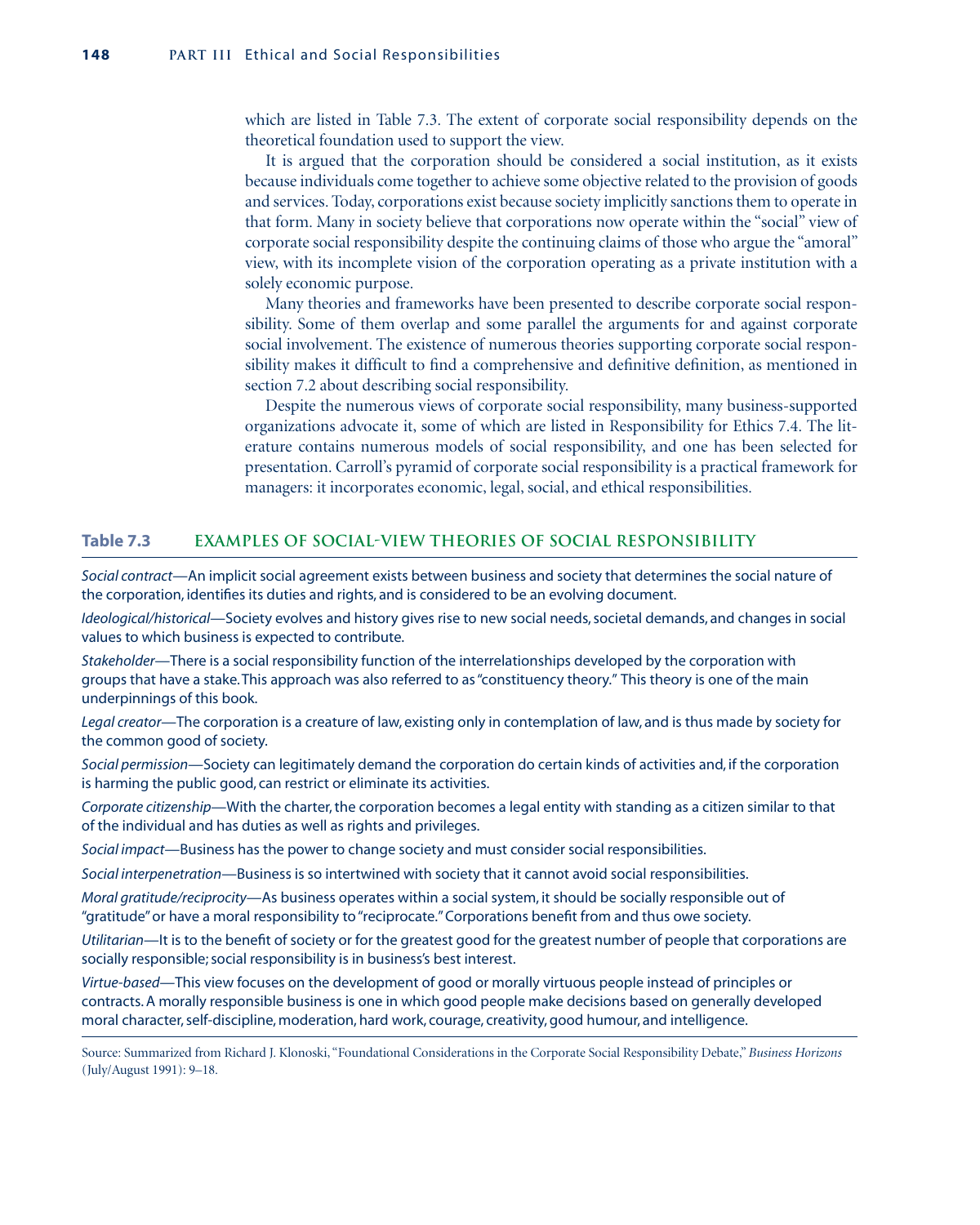| <b>FOR ETHICS</b> | Several organizations are promoting CSR with support from Canadian businesses:                                                                                                                                                                                                                                                                                                                        |
|-------------------|-------------------------------------------------------------------------------------------------------------------------------------------------------------------------------------------------------------------------------------------------------------------------------------------------------------------------------------------------------------------------------------------------------|
|                   | Canadian Business for Social Responsibility-Founded in 1995, CBSR is a business-<br>led, non-profit CSR consultancy and peer-to-peer learning organization that provides<br>its members with candid counsel and customized advisory services as they formu-<br>late powerful business decisions that improve performance and contribute to a better<br>world.                                         |
|                   | Conference Board of Canada-The Conference Board of Canada is an independent<br>source of insights for business leaders. CSR is considered relevant to business, a key<br>determinant of a corporation's relationship to the world. It conducts and publishes<br>research, and disseminates knowledge to its members by conducting and publishing<br>research and sponsoring conferences and seminars. |
|                   | Corporate Knights—Founded in 2002, Corporate Knights Inc. is an independent Can-<br>adian-based media company that publishes the world's largest-circulation magazine<br>with an explicit focus on corporate responsibility.                                                                                                                                                                          |
|                   | Canadian Centre for Ethics and Corporate Policy (EthicsCentre.ca)—EthicsCentre.ca is<br>a registered charity and independent ethics centre formed to champion the application<br>of ethical values in the decision making process of business and other organizations.                                                                                                                                |
|                   | Ethics in Action Awards Society-This non-profit organization is incorporated in Brit-<br>ish Columbia and governed by a volunteer board of directors. Its main purpose is to<br>recognize leaders and businesses that go beyond the financial bottom line in balancing<br>social principles with profits.                                                                                             |
|                   | Imagine Canada—Imagine Canada is a non-profit organization that helps charities<br>and non-profit organizations fulfill their missions, champions corporate citizenship,<br>and helps businesses partner in the community. It accomplishes this through research,<br>developing public policy, promoting public awareness, and encouraging businesses to<br>become better corporate citizens.         |

# **7.5 The Pyramid of Corporate Social Responsibility**

One way to view corporate social responsibility is through Carroll's<sup>13</sup> pyramid, which he claims presents the concept such that social responsibility will be accepted by a conscientious businessperson. There are four kinds of social responsibility—economic, legal, ethical, and philanthropic—which can be depicted in a pyramid, as presented in Figure 7.1. Carroll contends that all of these responsibilities have always existed to some degree, but ethical and philanthropic responsibilities have become significant only in recent years.

Economic responsibilities relate to business's provision of goods and services of value to society. Profits result from this activity and are necessary for any other responsibilities to be carried out. It is assumed that corporations will be as profitable as possible, maintain a strong competitive position, and maintain a high level of operating efficiency. These are responsibilities that the corporation "must do" and the key stakeholders are shareholders, creditors, and consumers.

<sup>13</sup> Archie Carroll, "The Pyramid of Corporate Social Responsibility: Toward the Moral Management of Organizational Stakeholders," *Business Horizons* (July/August 1991): 39–48.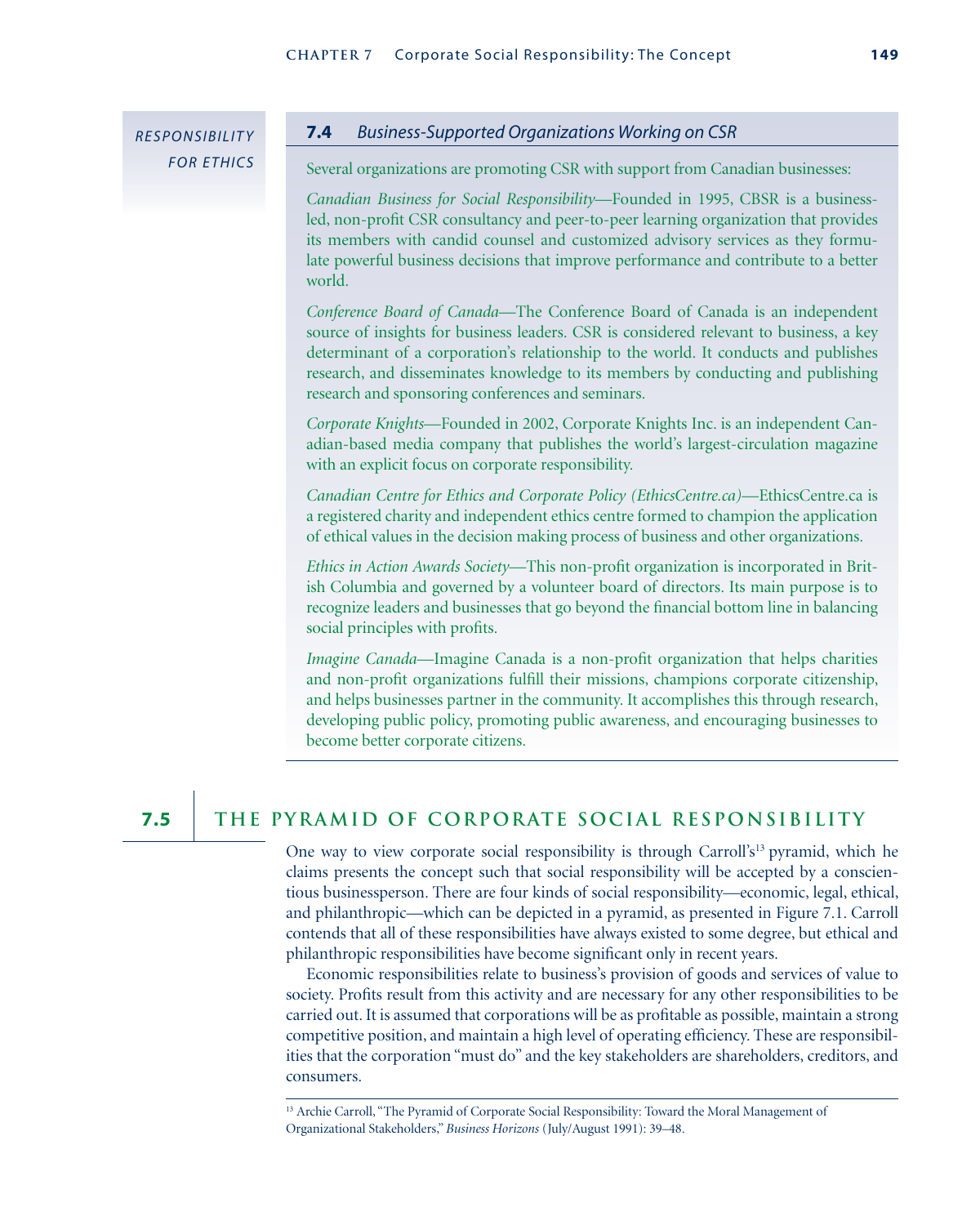### **Figure 7.1 Carroll's Pyramid of Corporate Social Responsibility**



Source: This article was published in *Business Horizons* journal, July/August 1991 by Archie Carroll, "The Pyramid of Corporate Social Responsibility," 42. Copyright Elsevier & Kelley School of Business, Indiana University.

Society expects business to conform to laws and regulations formulated by governments that act as the ground rules under which business must operate. Corporations are expected to pursue profits within the framework of the law, which establishes what are considered fair operations. Society expects that all goods and services and relationships with stakeholders will meet at least minimal legal requirements.

Ethical responsibilities include those activities that are not expected or prohibited by society as economic or legal responsibilities. Standards, norms, or expectations that reflect concern for select stakeholder input is fair, just, or in keeping with their moral rights. Ethics or values may be reflected in laws or regulations, but ethical responsibilities are seen as embracing the emerging values and norms that society expects of business even if not currently required by law. These responsibilities can be thought of as things the corporation "should do." These responsibilities are more difficult for business to deal with as they are often ill-defined or under continual public debate. Ethical responsibilities also involve the fundamental ethical principles of moral philosophy, such as justice, human rights, and utilitarianism. The changing or emerging ethical responsibilities are constantly pushing legal responsibilities to broaden or expand, while at the same time expecting business's ethical behaviour to go beyond mere compliance with laws and regulations.

Philanthropic responsibilities involve being a good corporate citizen and include active participation in acts or programs to promote human welfare or goodwill. Examples are contributions to the arts, charities, and education. Such responsibilities are not expected in an ethical or moral sense, making philanthropy more discretionary or voluntary on the part of business even though society may have such expectations of business. Few in society expect corporations to have these responsibilities and they can be thought of as things corporations "might do."

Carroll views the pyramid as a basic building-block structure, with economic performance as the foundation. At the same time, business is expected to obey the law, behave ethically, and be a good corporate citizen. Although the responsibilities are portrayed as separate elements, in practice they are not mutually exclusive; however, the separation aids managers to appreciate the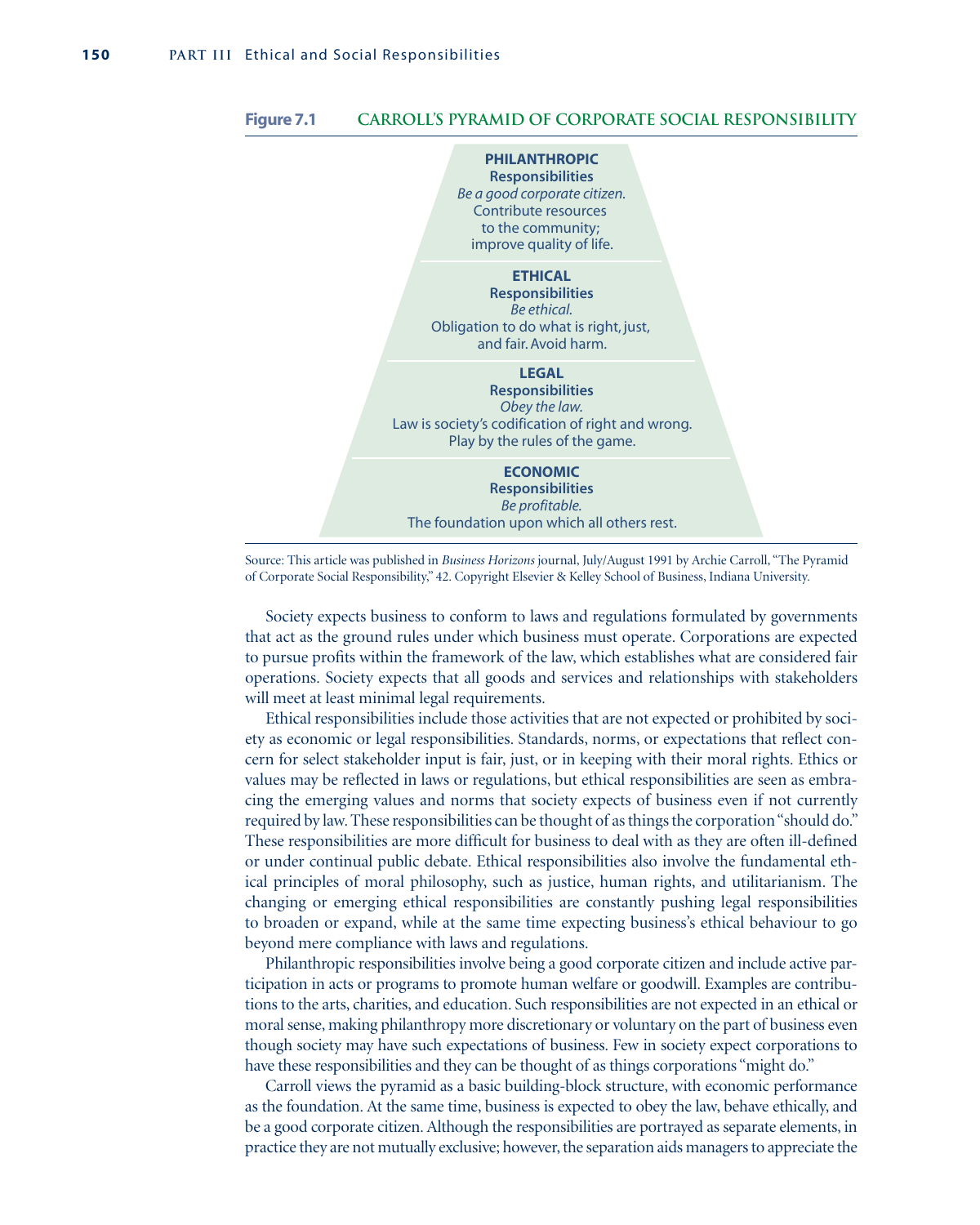different obligations that are in a constant but dynamic tension with one another. For example, there are particular tensions between economic and ethical responsibilities. In summary, Carroll views the total social responsibility of business as involving the simultaneous fulfillment of the four responsibilities—which, stated in pragmatic terms, means that the corporation should strive to make a profit, obey the law, be ethical, and be a good corporate citizen.<sup>14</sup>

Carroll's pyramid represents one of the earliest attempts to integrate the economic and social responsibilities of the corporation. Evidence is accumulating that supports consideration of economic (tangible) and social (intangible) responsibilities:

- Economic (profits) and social responsibilities (ethics) are not mutually exclusive.
- Research shows that economic and social responsibilities are often inseparable.
- Corporations that consider social responsibilities seriously tend to outperform solely profit-seeking corporations.

There is resistance to this convergence of economic and social responsibilities. Managers who incorporate social responsibilities into decision making are sometimes labelled as "dogooders" who are ignoring profits. There are segments of society that suggest there is nothing good about business and that it cannot be ethical or concerned about social issues. It is argued that business should stay out of social responsibilities, as it is often difficult to judge what is right or wrong and managers are not prepared to make such decisions.

An outcome of this shift toward integrating economic, social, and environmental responsibilities has been the emergence of new concepts, several of which are discussed in the following section.

# **7.6 Contemporary CSR Concepts**

Corporate social responsibility is the terminology still widely used to represent business's social responsibilities. However, other terms have appeared that incorporate the consideration of economic responsibilities as well, including corporate sustainability, reputation management, social impact management, triple-E bottom line (TBL), and corporate citizenship. The first four terms will be briefly described here; corporate citizenship is a more prominent term and will be discussed in detail in the following section.

### **Corporate Sustainability**

# **Corporate**

**sustainability (CS)**

Corporate activities demonstrating the inclusion of social and environmental as well as economic responsibilities in business operations as they impact all stakeholders. As with the definition of CSR, academics, consultants, and practitioners have formulated many definitions of corporate sustainability, some of which are similar to those for CSR. **Corporate sustainability (CS)** refers to corporate activities demonstrating the inclusion of social and environmental as well as economic responsibilities in business operations as they impact all stakeholders. Marrewijk identified five levels of CS that are similar to how CSR could be viewed:

- *Compliance-driven CS*—Involves following government regulations and responding to charity and stewardship considerations considered appropriate by society.
- Profit-driven CS—Consideration is given to the social, ethical, and environmental aspects of business operations provided they contribute to the financial bottom line.
- *Caring CS*—CS initiatives go beyond legal compliance and profit considerations where economic, social, and environmental concerns are balanced, as it is the right thing to do.
- *Synergistic CS*—Well-balanced and functional solutions are sought that create value in the economic, social, and environmental areas, as it is a winning approach for all stakeholders.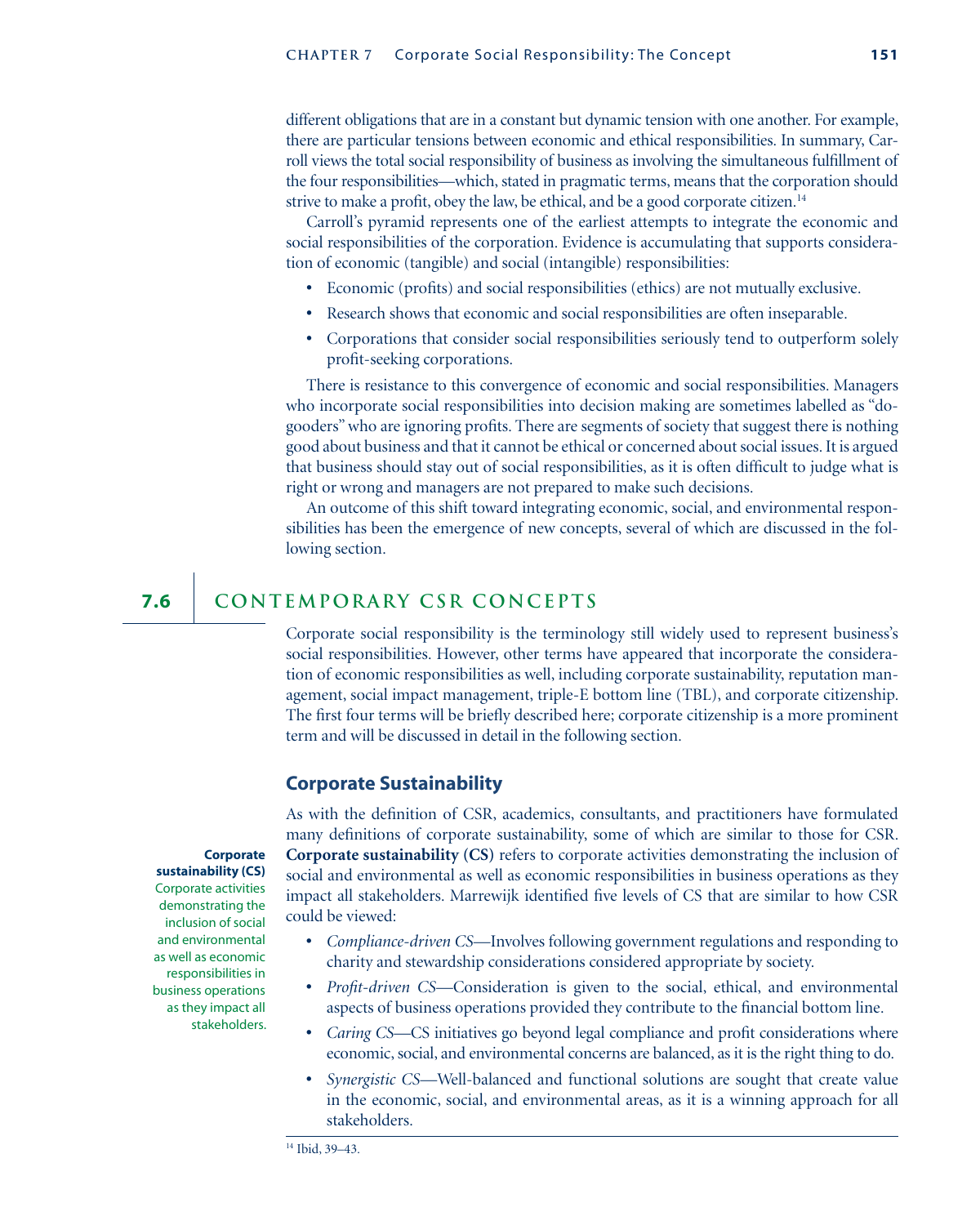**•** *Holistic CS*—CS is fully integrated and embedded in every aspect of the corporation's activities, as this is important to the quality and continuation of life on this planet.15

Corporate sustainability has been recognized by the financial markets because it creates longterm shareholder value by embracing opportunities and managing risks as the result of economic, social, and environmental developments. This idea is illustrated in Responsibility for Ethics 7.5.

#### **7.5** *The Dow Jones Sustainability Indexes*

*FOR ETHICS*

*R E S P O N S I B I L I T Y* 

Dow Jones states that corporate sustainability is important to long-term shareholder value, which is achieved by embracing opportunities and management risks from economic, social, and environmental developments. Launched in 1999, the Dow Jones Sustainability Indexes (DJSI) track the financial performance of the leading sustainability-driven companies worldwide. Based on the cooperation of Dow Jones Indexes, STOXX Limited, and SAM Group, the indexes provide asset managers with reliable and objective benchmarks to manage sustainability portfolios. The DJSI family currently includes indexes covering global, European, North American, Asian, and U.S. benchmarks.

The DJSI North America index surveys the 600 largest corporations of which 78 are Canadian, including Suncor, TransAlta, RBC Financial, Sun Life, CGI Group, and Bell Canada Enterprises.

Source: Dow Jones Sustainability Indexes, http://www.sustainability-index.com/.

# **Reputation Management**

#### **Reputation management**

Any effort to enhance the corporation's image and good name; in the past, the focus of these efforts was on media and public relations, and, to some extent, crisis management. **Reputation management** is any effort to enhance the corporation's image and good name. In the past, the focus of these efforts was on media and public relations, and, to some extent, crisis management. Today, reputation management is being extended to relations with all stakeholders. Many managers believe that reputation management enhances financial performance, improves competitive positions, and increases public approval of corporate activities, and studies support this view.16

A successful process to implement reputation management involves several stages: the identification of a desired perception of the corporation, the recognition of the significance of image with all stakeholders, an awareness of the influence of interactions with stakeholders on the corporation's reputation, and continuous efforts at maintaining relationships with stakeholders.

Reputations take a long time to establish and can be destroyed quickly. As a result, a reputation can be an asset but at times a liability. Managers must understand all the factors that encompass a reputation and be aware of the measures used to differentiate a good reputation from a bad one. Examples are provided by surveys appearing in the media, including the "Canada's Most Respected Corporations" survey in *The Globe and Mail,* sponsored by KPMG and conducted by Ipsos-Reid; the "Canada's Best Managed Companies" survey in the *National Post,* sponsored by Deloitte, CIBC, and the Queen's School of Business; and the "Best Corporate Citizens in Canada" survey by *Corporate Knights: The Canadian Magazine for Responsible Business.* The purpose in describing these surveys is to establish that public measures assessing a corporation's reputation are available. It also establishes the importance of reputation and the need for managers to consciously monitor it.

<sup>&</sup>lt;sup>15</sup> Marcel van Marrewijk, "Concepts and Definitions of CSR and Corporate Sustainability: Between Agency and Communion," *Journal of Business Ethics,* 44, No. 2 (2003): 102–103.

<sup>&</sup>lt;sup>16</sup> Peter W. Roberts and Grahame R. Dowling, "Corporate Reputation and Sustained Superior Financial Performance," *Strategic Management Journal, 23* (2002): 1077–1093.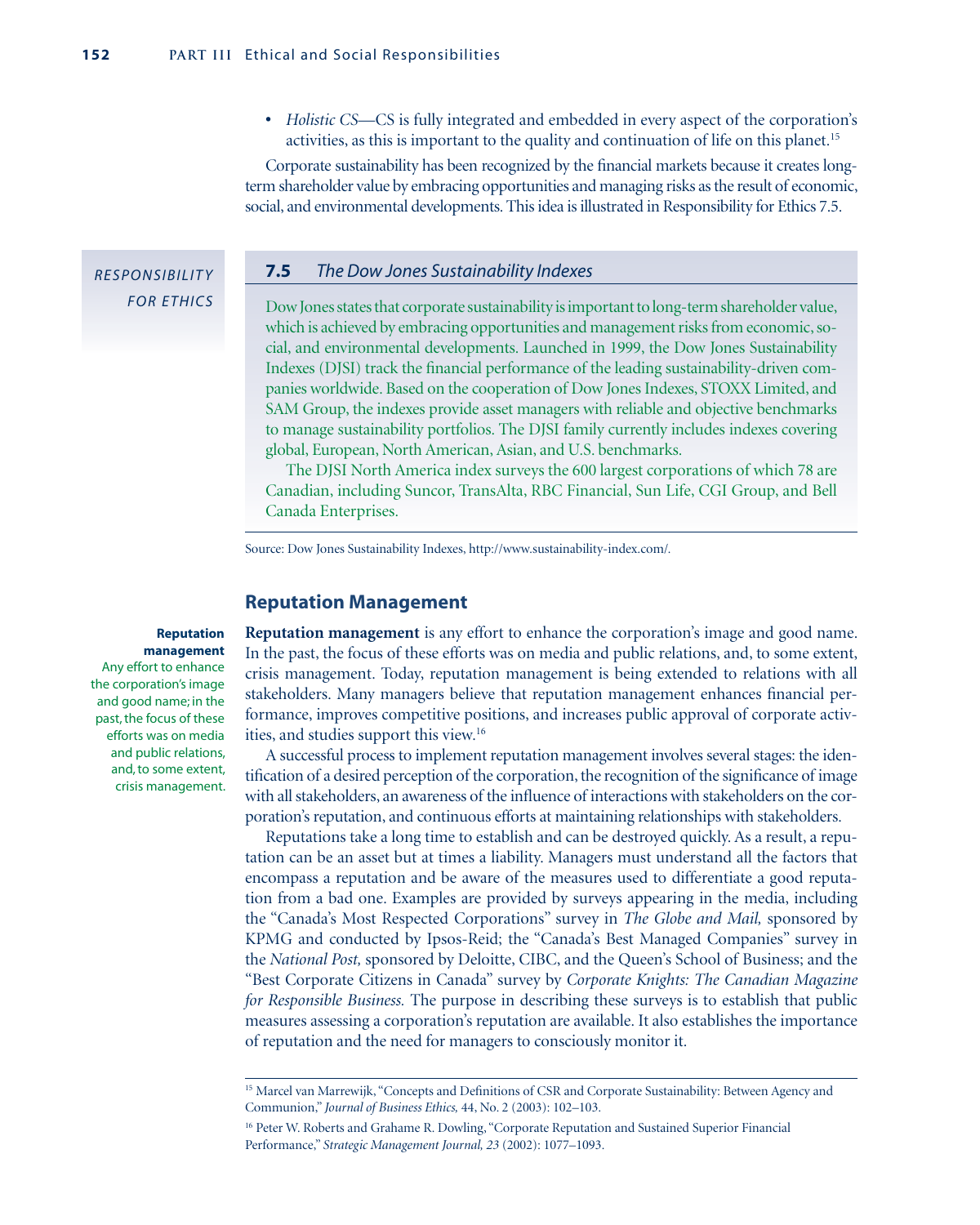# **Social Impact Management**

**Social impact management** Defined by the Aspen Institute as "the field of inquiry at the intersection of business needs and wider societal concerns that reflects and respects the complex interdependency between the two." One of the main advocates of social impact management is the Aspen Institute. The Institute defines **social impact management** as "the field of inquiry at the intersection of business needs and wider societal concerns that reflects and respects the complex interdependency between the two."17 This is very much a "business and society" approach, stressing the need for contemporary business to recognize and understand this interdependency if business and the society in which it operates wish to thrive. The Institute argues that this understanding is becoming increasingly important as corporations take on a bigger role and society increases pressure for corporations to address more essential social and environmental concerns.

The approach stresses the intersection of traditional business concerns (i.e., for financial or economic matters) and society's concerns for the consequences of the impact of the corporation (i.e., the social impact of business). Thus, social impact management is twodirectional: society's influence on corporations, and the corporations' influence on the social and environmental concerns of society.

The Institute believes that "social impact management, as a way of thinking about business activities, explicitly considers and evaluates three aspects of a business:

- 1) Purpose: What is the purpose—in both societal and business terms—of a business or business activity?
- 2) Social Context: Are the legitimate rights and responsibilities of multiple stakeholders considered? Is a proposed strategy evaluated not only in terms of predicted business outcomes, but also in terms of its broader impacts—for example, on quality of life, the wider economy of a region, and security and safety?
- 3) Metrics: How is performance and profitability measured? What is being counted and what is not being counted? Are impacts and results measured across both short and long term time frames?"18

# **Triple Bottom Line (TBL)**

The **triple-E (economic, ethical, and environmental) bottom line** evaluates a corporation's performance according to a summary of the economic, social, and environmental value the corporation adds or destroys. A variation of the term is the triple-P bottom line: people, planet, profit. The narrowest meaning of the term is a framework for measuring and reporting corporate performance against economic, social, and environmental indicators. Recently, a broader meaning has been attributed to the term in that the concept is used to capture a whole set of values, issues, and processes that corporations must address in order to minimize any harm resulting from their value-adding or -destroying activities. This includes clarifying the corporation's purpose and taking into consideration all stakeholders. The triple-E bottom line approach is often the basis for corporate reporting of economic, ethical, and environmental responsibilities. Everyday Ethics 7.2 is an example of TBL at Canadian Tire.

The triple bottom line approach has been criticized as being of limited value and even misleading. Norman and MacDonald argue that conceptually and practically the approach is not helping the discussion of CSR. The claims made are difficult to assess and amount to misleading rhetoric. The authors claim that the use of the triple bottom line may be providing a smokescreen behind which corporations can avoid ethical and environmental responsibilities and reporting.19

**Triple-E (economic, ethical, and environmental) bottom line** Evaluates a corporation's performance according to a summary of the economic, social, and environmental value the corporation adds or destroys.

<sup>&</sup>lt;sup>17</sup> The Aspen Institute, "Social Impact Management: A Definition," http://www.aspeninstitute.org/site/ c.huLWJeMRKpH/b.729881/k.5FC2/Social\_Impact\_Management\_A\_Definition.htm.

<sup>18</sup> Ibid.

<sup>19</sup> Wayne Norman and Chris MacDonald, "Getting to the Bottom of 'Triple Bottom Line'," *Business Ethics Quarterly,*  Volume 14, Issue 2, 2004, 243–262.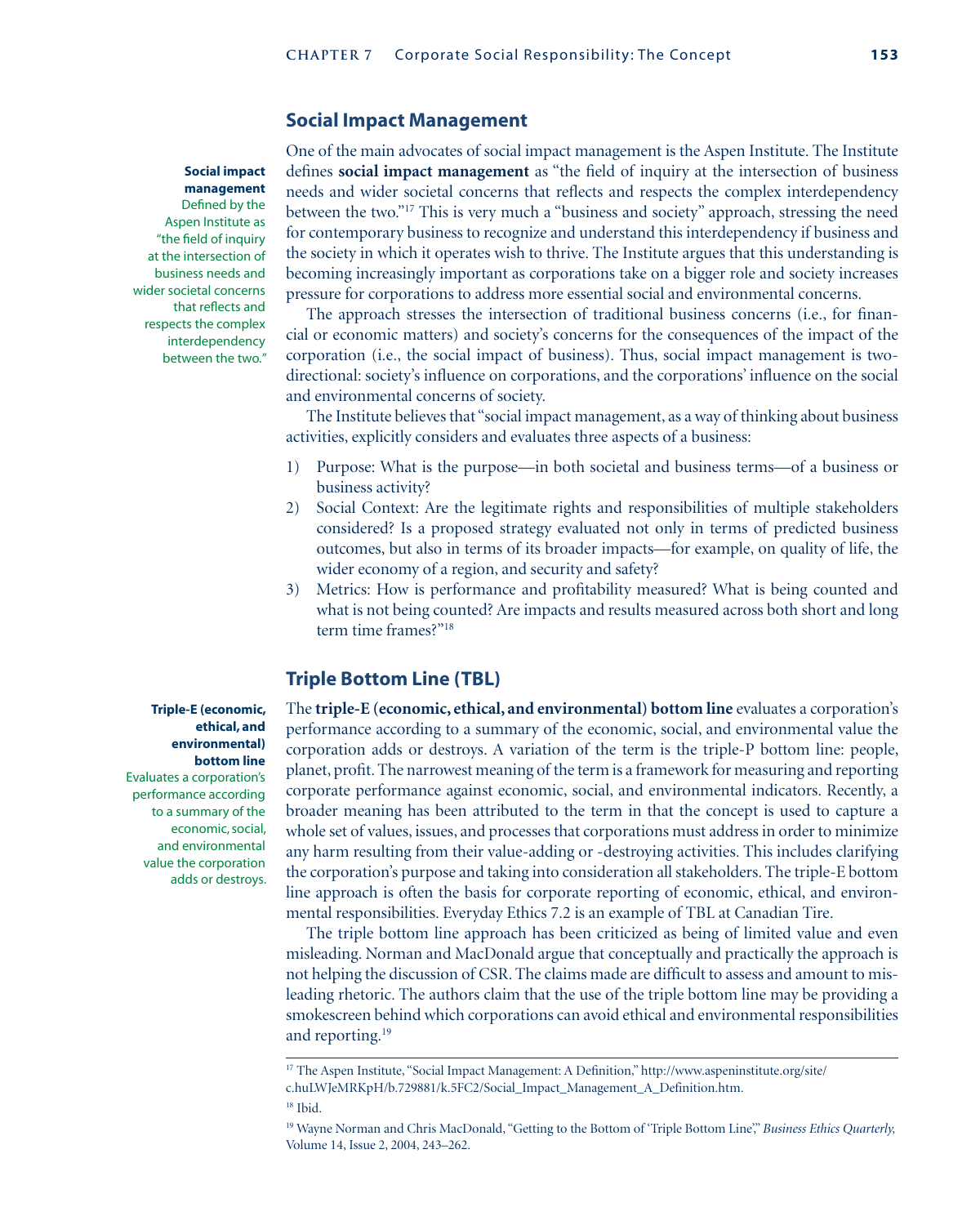| EVERYDAY      | Triple Bottom Line at Canadian Tire<br>7.2                                                                                                                                                                                                                                               |
|---------------|------------------------------------------------------------------------------------------------------------------------------------------------------------------------------------------------------------------------------------------------------------------------------------------|
| <b>ETHICS</b> | Canadian Tire Corporation thinks of its ethics and responsibilities in terms of a triple<br>bottom line. It integrates economic, social, and environmental concerns into its values,<br>operations, and business strategy.                                                               |
|               | Economic responsibility has enhanced shareholder value and delivers long-term<br>earnings growth to shareholders. The company is committed to conducting its busi-<br>ness in a responsible and ethical manner and its business practices are governed by a<br>Code of Business Conduct. |
|               | Social responsibility includes community investment, donations, sponsorships, fair<br>employment practices, and ethical sourcing. An Employee and Director Code of Con-<br>duct and a Supplier Code of Business Conduct influence behaviour in delivering social<br>responsibilities.    |
|               | Environmental responsibility is carried out through product stewardship programs,<br>reducing waste and increasing recycling, consumer protection and education about<br>products, and environmentally responsible operations.                                                           |

Source: "Corporate Social Responsibility," Canadian Tire Corporation, http://corp.canadiantire.ca/EN/CSR/Pages/ default.aspx.

# **7.7 Views on Corporate and Business Citizenship**

Corporate citizenship has recently become a commonly used term to describe the role of business in society. The term appears in the academic literature and business media and is used by corporations to describe their activities. Consulting firms promote their version of corporate citizenship and sell services to assist corporations in establishing and describing their citizenship activities. University research centres have been established on the topic, numerous books describe the concept, and there is a *Journal of Corporate Citizenship.*

#### **Corporate citizenship**

The demonstration by a corporation that it takes into account its complete impact on society and the environment as well as its economic influence.

Despite the common usage of the term, definitions vary. **Corporate citizenship** is the demonstration by a corporation that it takes into account its complete impact on society and the environment as well as its economic influence. It concerns the economic, ethical or social, and environmental responsibilities to all stakeholders involved with consideration given to inputs from various stakeholders and the practices of corporations to develop relationships with stakeholders.

There are many justifications for corporate citizenship, with one of the most frequently referenced being the "Business Case for Corporate Citizenship" that was posted on the World Economic Forum Web site.<sup>20</sup> According to this report, good corporate citizenship can provide business benefits in eight areas:

- Reputation management—A corporate reputation is built and maintained by fulfilling the expectations of multiple stakeholders.
- Risk profile and risk management—Risk is reduced when corporations understand stakeholder concerns.
- *Employee recruitment, motivation, and retention*—Obtaining and keeping employees is made easier for companies known as good corporate citizens.
- Investor relations and access to capital—Many investors are interested in non-financial as well as financial performance, and there is a proven link between good corporate citizenship and good financial performance.

20 World Economic Forum—The Business Case for Corporate Citizenship, "Global Corporate Citizenship," http://www.weforum.org/site/homepublic.nsf/Content/Global+Corporate+Citizenship+Initiative.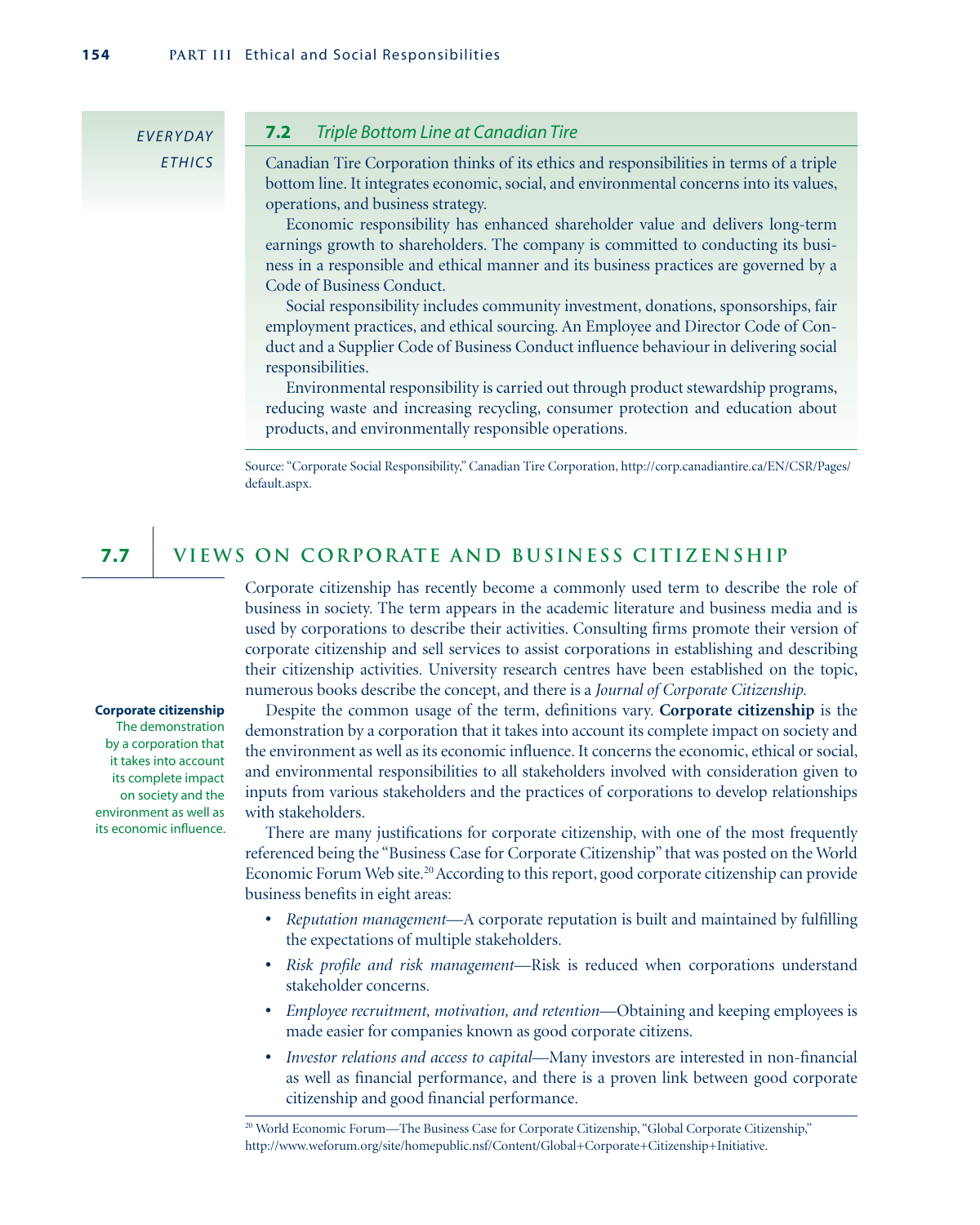- *Learning and innovation*—Corporate citizenship objectives can encourage creativity and innovation.
- *Competitiveness and market positioning*—Increasingly, consumers are inquiring about the corporate citizenship performance of companies and tend to be loyal to those with a good record.
- Operational efficiency—A focus on corporate citizenship can lead to direct improvements to the bottom line.
- *Licence to operate*—Companies with a good record of corporate citizenship are given greater leeway when problems occur and are less subject to unfair criticism.

This list illustrates the broad scope of activities and stakeholders that are impacted by corporation citizenship practices, including on a global scale. The report concluded that increasing corporate citizenship was an integral part of good business management. Everyday Ethics 7.3 is an example of how one corporation defines citizenship.

#### **7.3** *Corporate Citizenship at Imperial Oil EVERYDAY*

*ETHICS*

Many corporations are utilizing the concept of corporate citizenship to outline their relationship with society. Imperial Oil's Corporate Citizenship Report contains information such as:

- an outline of the company's approach to corporate citizenship;
- an overview of key performance highlights;
- a Q&A section with the Chairman;
- an overview of the corporation's energy outlook; and
- detailed sections outlining how the business is managed, and environmental, workplace, community and social, and economic performance.

Source: "2008 Corporate Citizenship Report," Imperial Oil Limited, http://www.imperialoil.ca/Canada-English/ Files/Corporate\_Citizenship/2008\_Full\_CCR.pdf.

The quantity and diversity of the literature on corporate citizenship makes it difficult to concisely review. The following discussion attempts to organize the views that are held regarding corporate citizenship (inappropriate, limited, equivalent, extended, and business). The final section argues that a more appropriate term is "business citizenship."

# **The Inappropriate View**

Many have posed the questions, "Can the corporation be a citizen?" and "Is a corporate citizen the same as an individual citizen?" The nature of citizenship has its roots in political theory, philosophy, law, sociology, and psychology and is a complex phenomenon that has been discussed and debated for centuries. Individual citizenship involves the relationship of the person to the state, the rights and duties of citizens, and the national and cultural identity involved.<sup>21</sup>

Any attempt to extend the individual's role as a citizen to that of a corporation is thought by many to be completely inappropriate. A corporation is not an individual citizen, as it does not possess the attributes or characteristics of a person. Any attempt to project the qualities of a person to the corporation is false and meaningless. Given the prominence of corporate citizenship in the academic and practitioner spheres, this view is not widely held, although it does have its advocates.

<sup>21</sup> Donna J. Wood and Jeanne M. Logsdon, "Theorising Business Citizenship," Jörg Andriof and Malcolm McIntosh, *Perspectives on Corporate Citizenship* (London: Greenleaf Publishing, 2002), 87.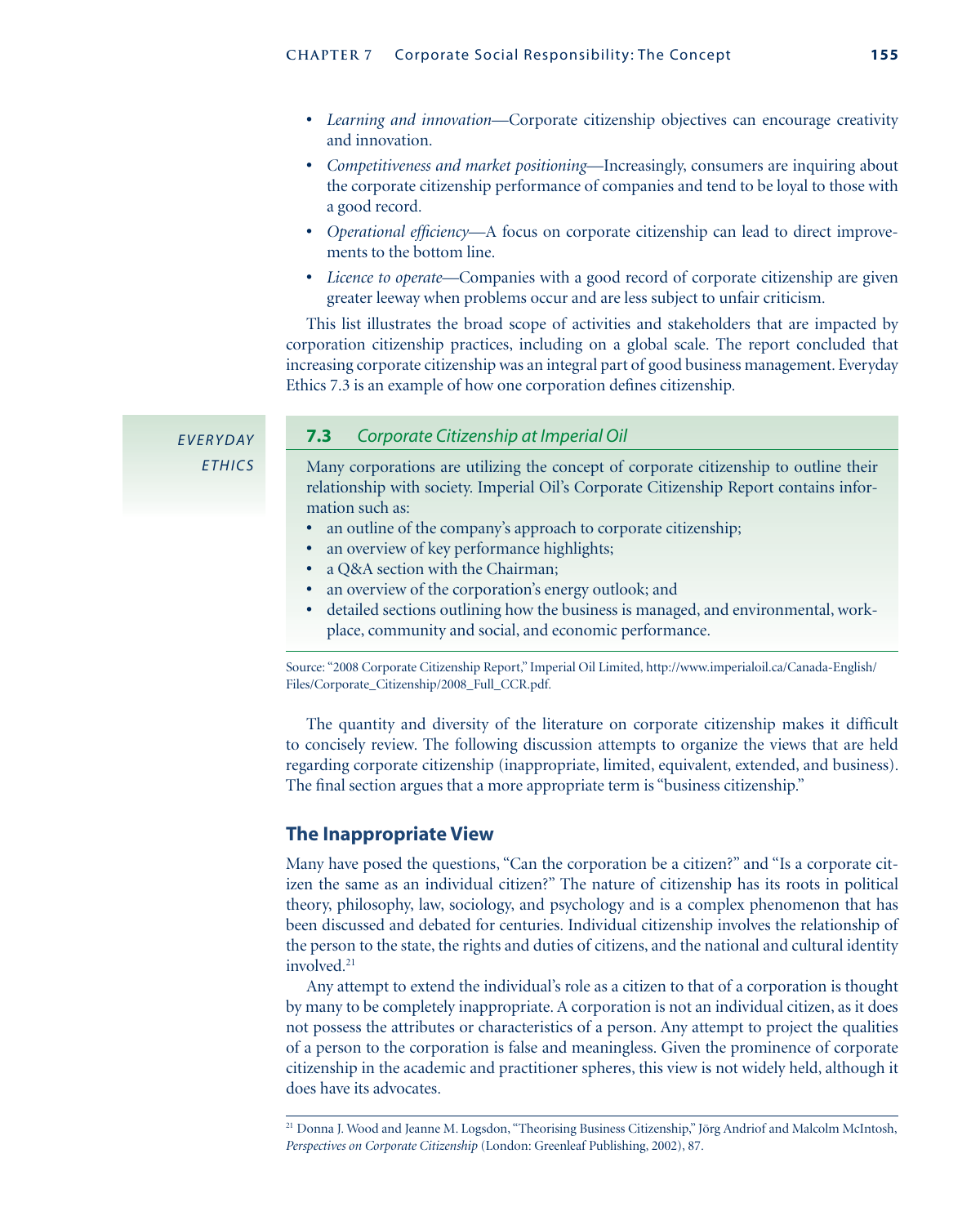# **Limited, Equivalent, and Extended Views**

Matten and Crane<sup>22</sup> described three views of corporate citizenship: limited, equivalent, and extended. These views will form the categories of how corporate citizenship is considered. These three views are summarized in Table 7.4, which is followed by an explanation of why "corporate" citizenship would be more appropriately viewed as "business" citizenship.

# **Table 7.4 Three Views of Corporate Citizenship**

| <b>Limited</b>                                                       | <b>Equivalent</b>                                                                                                    | <b>Extended</b>                                                                                                                                                                |
|----------------------------------------------------------------------|----------------------------------------------------------------------------------------------------------------------|--------------------------------------------------------------------------------------------------------------------------------------------------------------------------------|
| Corporate giving<br>or philanthropic                                 | Citizenship is defined as<br>what society expects are<br>responsibilities of business<br>Emphasis on sustainability, | Citizenship is defined as a set of individual, social, civil,<br>and political rights                                                                                          |
| responsibility was the<br>focus                                      |                                                                                                                      | Social rights provide the individual with the freedom to<br>participate in society, for example the right to education                                                         |
| Reasoning is that<br>something should given<br>back to the community | the stewardship role<br>of business, and the<br>stakeholder approach                                                 | Civil rights provide freedom from abuses and<br>interference by third parties, for example the right to<br>own property                                                        |
| Considered to be<br>enlightened self-interest                        | Considered to be rebranding<br>or re-launching existing<br>ideas and concepts of<br>business-society relations       | Political rights extend beyond the protection of the<br>individual and involve the individual's participation in<br>society, for example the rights to hold office and to vote |

Source: Compiled based on Dirk Matten and Andrew Crane, "Corporate Citizenship: Towards an Extended Theoretical Conceptualization," *Academy of Management Review* 30, No. 1 (2005):168–170.

# **Approach to Corporate Citizenship**

Building on the "extended" view that citizenship is based on the shared understanding of the basic social, civil, and political rights, a different way of considering corporate citizenship emerges. However, it is questionable whether social and political rights can be regarded as rights of the corporation. Instead, the corporations could be viewed as powerful actors that have a responsibility to respect individual rights.

Globalization has shifted responsibility for protecting citizenship rights away from governments, as seen by the activism of non-governmental organizations (NGOs). Instead of seeking from governments a solution to corporate misdeeds, NGOs pressure corporations directly or indirectly through stakeholders such as consumers and the media. The result is that many social changes are taking place beyond the power and influence of the nationstate. The absence of government initiatives has caused a gap in providing these rights, and corporations are increasingly filling this gap as they are principal actors in society and drivers of globalization.

Matten and Crane<sup>23</sup> cited some examples of change that have resulted as governments ceased to be the only guarantor of citizenship. There are areas where governments cease to administer citizenship rights, and corporations may step in or their role may become more pronounced, as illustrated in privatization and welfare reform. Another occurs where governments have not yet administered citizenship, for example in the regulation of sweatshop working conditions. Lastly, there are areas where the administration of citizenship rights may be beyond the nation-state or government, for example the creation of transnational institutions and global codes of conduct.

<sup>&</sup>lt;sup>22</sup> Dirk Matten and Andrew Crane, "Corporate Citizenship: Towards an Extended Theoretical Conceptualization," *Academy of Management Review 30*, No. 1 (2005): 166–179.

<sup>23</sup> Ibid, 172–173.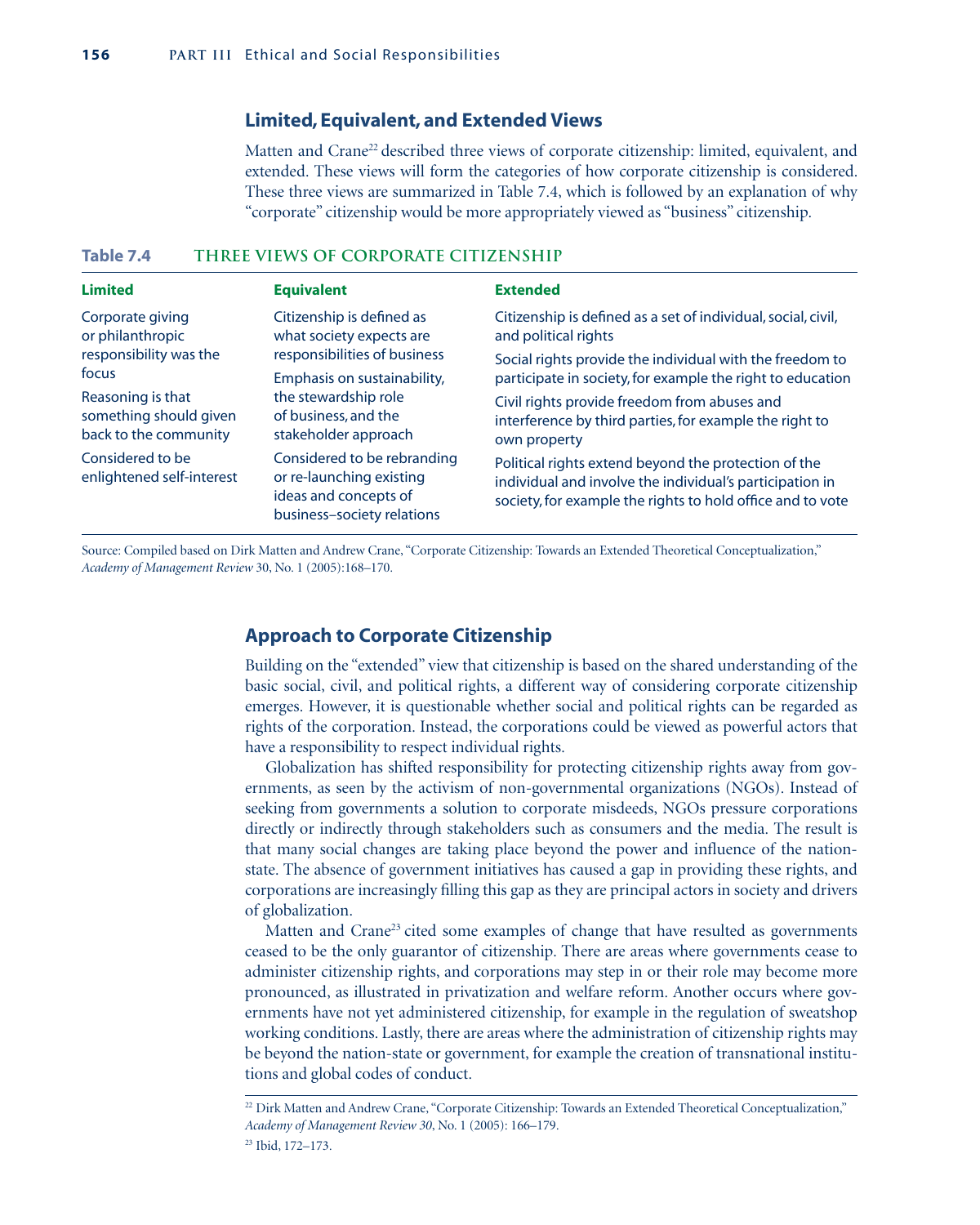In this context, corporation citizenship is described as the role the corporation plays in administering citizenship rights for individuals and away from considering the corporation a citizen to one where the corporation administers some rights. Corporations would take on this role for altruistic, enlightened self-interest and pure self-interest motivations. This extended role of the corporation is represented in the following diagram:

> Social role of the corporation in administering citizenship rights ↓ Social Rights: The corporation as a *provider* + Civil Rights: The corporation as an *enabler* + Political Rights: The corporation as a *channel*<sup>24</sup>

This view describes the role of the corporation as being involved with the administering of citizenship rights for individuals rather than as a "citizen" as such. Matten and Crane's summary argument is that:

We have identified citizenship as an arena where two parties are involved: (1) the state (ori*ginally) as the party administering rights of citizenship and (2) the private citizen as the receiver of those rights. We have then argued that corporations have become major actors in this arena. Our extended conceptualization locates CC [corporate citizenship] in the administration of citizenship rights, which, in the liberal view, is clearly an aspect of citizenship. Of course, this does not mean that corporations "are" citizens or that they "have" citizenship, but they are certainly active* in *citizenship* behaviors*.* 25

Corporate citizenship is considered at a different level; that is, not at the same level as for a private citizen. This view of corporate citizenship implies that corporations have replaced some of the functions of government as they administer citizenship. Corporations enter this different level on a discretionary or voluntary basis and accountability becomes an issue. The adequacy of such accountability will be discussed later.

# **Business View**

Wood and Logsdon<sup>26</sup> argue that the term "business citizenship" may better incorporate the broader perspective on business rights and duties, stakeholder relationships, and responses to the opportunities and challenges that accompany the global socioeconomy of the twenty-first century. **Business citizenship** includes the responsibilities of corporate citizenship on a local and national basis and extends it to a global or universal scope.

The authors explain the states of citizenship for individuals and then compare this reasoning to the business organization or the corporation. Thus, the individual as citizen is local, community, and national in scope and the relationship of the individual is with the state and involves rights and duties. Today, the individual as citizen is global or universal in scope and concerned with common humanity, interdependence, and universalism, which are less grounded on fixed rules or laws.

Further, the corporation as citizen can be considered as either a "corporate" citizen or a "business" citizen. As a corporate citizen, corporations are a responsible player in local environments, involved with volunteerism, charity, and rights and duties in and for the community. Today, thinking in terms of being a corporate citizen associated with corporate–com-

#### **Business citizenship**

Includes the responsibilities of corporate citizenship on a local and national basis and extends it to a global or universal scope.

<sup>24</sup> Mattan and Crane, 174.

<sup>25</sup> Mattan and Crane, 175.

<sup>26</sup> Wood and Logsdon, 183–103.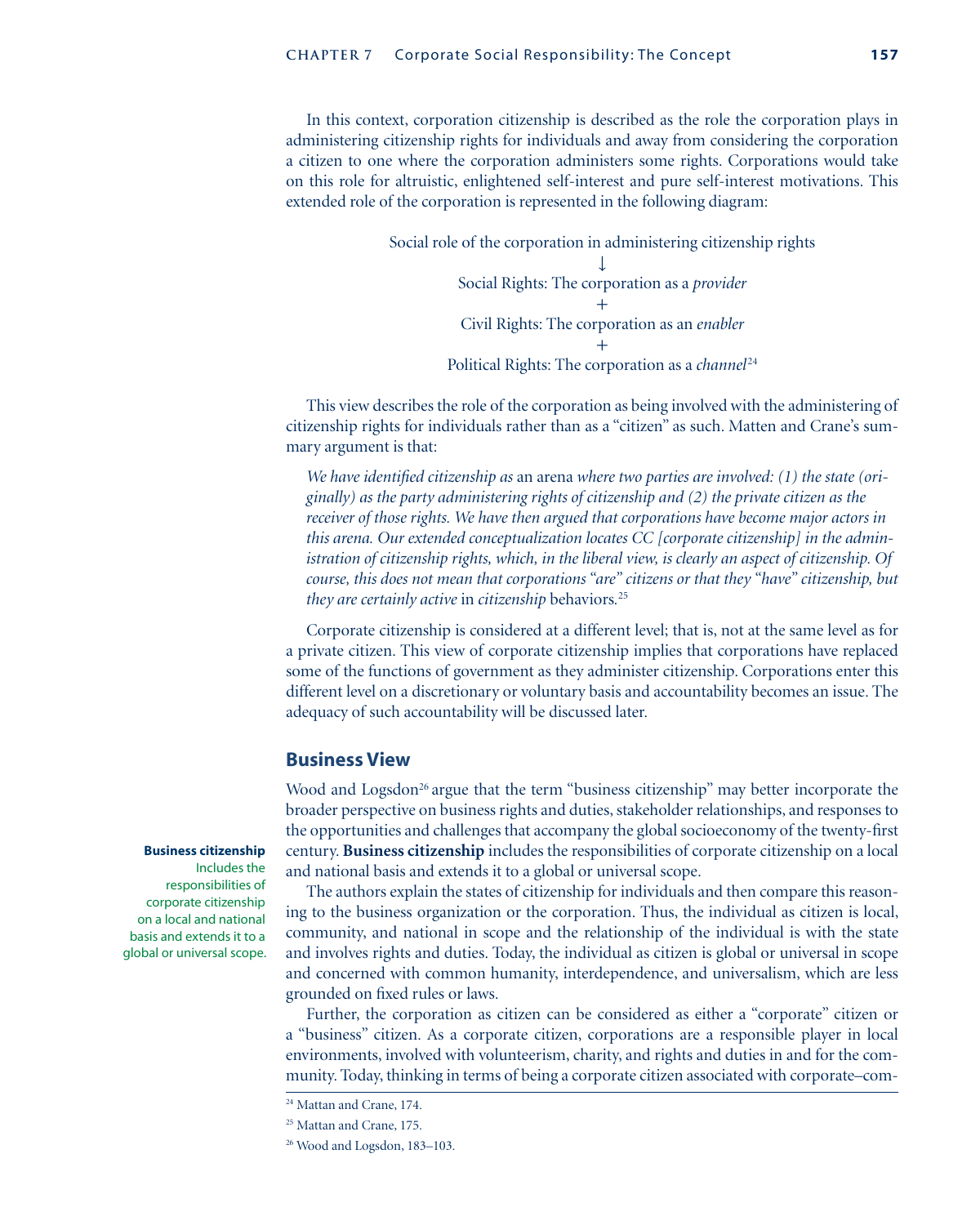munity relations may be too narrow to represent the depth and variety of business–society relationships. Thus, a "business citizen" would not only be responsible for local actions that is, concerned with organizations' rights and societies within and across national and/ or cultural borders—but also for global or universal actions. Wood and Logsdon provide the rationale for moving from individual citizenship to corporate citizenship by outlining the similarities and differences, and then moving the corporate citizen on a local, community, and national scope to the global or universal scope.<sup>27</sup>

The following quotation summarizes Wood and Logsdon's argument for using "business" instead of "corporate" citizenship:

*'Business citizenship,' …, provides an overarching rations for corporate social performance, for the study of ethics in business, for stakeholder theory and issues management, for business-government relations and for concerns over major social, political and human issues such as labour rights and environmental protection. Business citizenship can be one of the conceptual balance beams of the long-standing paradox of self-interest and other interest, of individual versus collective outcomes.*<sup>28</sup>

This presentation has provided background on the views of corporate and business citizenship in the literature and in practice. Currently, the more widely accepted term is corporate citizenship, but the use of business citizenship is considered more appropriate as it avoids the problematic discussion of whether or not the corporation is a citizen. It is also more inclusive as it incorporates the complete business system, including the global nature of business.

# 27 Ibid, 87.

28 Donna J. Wood and Jeanne M. Logsdon, "Theorizing Business Citizenship," in Jörg Andriof and Malcolm McIntosh, *Perspectives on Corporate Citizenship* (London: Greenleaf Publishing, 2002), 87.

# **SUMMARY**

- Rather than provide one definition of social responsibility, the chapter identifies the elements found in the majority of definitions. Corporate social responsibility is a reflection of the fact that business and society are interwoven and can be expressed in terms of three principles: legitimacy, public responsibility, and managerial discretion. The principle of legitimacy refers to society's granting of legitimacy and authority to business, along with business's appropriate use of that power; the principle of public responsibility means business is responsible for outcomes related to its areas of involvement with society; and the principle of managerial discretion refers to managers as moral actors who are obligated to exercise such discretion as is available to them to achieve socially responsible outcomes.
- The debate as to whether social responsibility is an appropriate concept is summarized in arguments for and against corporate social involvement.
- These arguments are reflected in Klonoski's summary of social responsibility theories, categorized according to three alternative views of the corporation as amoral, personal, and social. The arguments and theories are presented not to provide a definitive answer to the question of corporate social responsibility but to review the background to the debate. In fact, the debate has not been resolved to date, as evidenced by the critique of CSR in a leading business magazine.
- A pyramid of corporate social responsibilities is presented, based on economic, legal, ethical, and philanthropic responsibilities. A hierarchy of responsibilities exists; economic and legal obligations are primary and basic. In recent years, the ethical and philanthropic responsibilities have received more attention.
- Social responsibility has evolved, and today other terminology is being used to describe the concept. This terminology includes corporate sustainability, reputation management, social impact management, triple-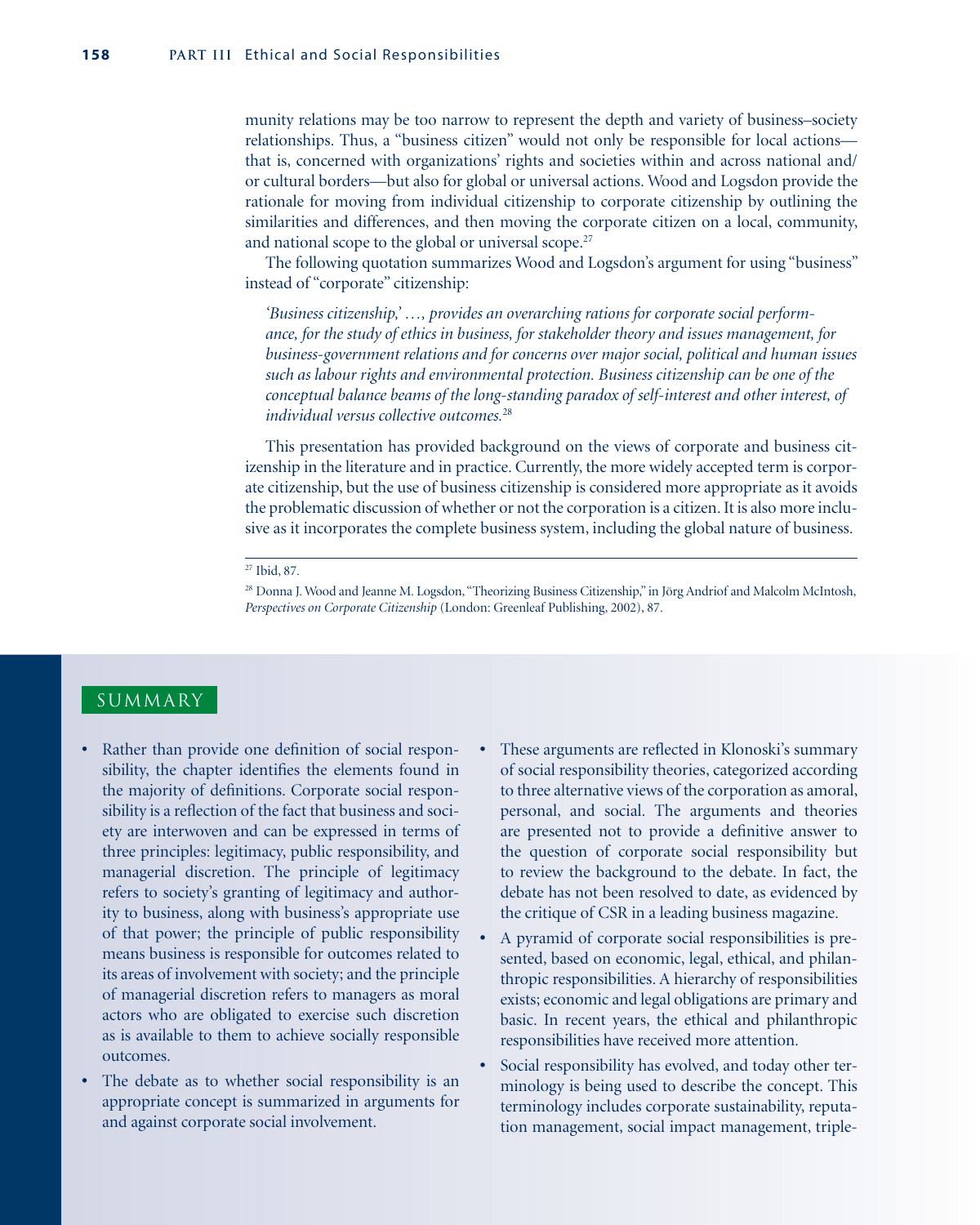E bottom line, and corporate citizenship. Definitions are provided so that a distinction can be made among the terms.

**•** Corporate citizenship is another term used interchangeably with CSR. It is an inclusive term to capture the economic, social, and environmental responsibilities of the corporation and relies on stakeholder theory. As with CSR, various interpretations are given to the term, and it is argued that the term business citizenship would be even more inclusive as it is global or universal in scope.

# key terms

Corporate social responsibility (CSR) **139** Corporate sustainability (CS) **151** Reputation management **152**

Social impact management **153** Triple-E (economic, ethical, and environmental) bottom line **153**

Corporate citizenship **154** Business citizenship **157**

# critical thinking and discussion questions

- 1. Why should corporations and their management be concerned with corporate social responsibility?
- 2. Distinguish among Wood's three principles of corporate responsibility: legitimacy, public responsibility, and managerial discretion.
- 3. Why do some corporations and their management oppose corporate social responsibility?
- 4. Is there any legitimacy to the argument put forth by Milton Friedman and *The Economist*'s article on corporate social responsibility?
- 5. Social responsibility is interpreted in many ways. State your understanding of corporate social responsibility.
- 6. List the 10 stakeholders you think have the greatest influence on a corporation's social responsibility.
- 7. Can the corporation have a conscience?
- 8. Do you agree that "economic responsibilities" are a component of corporate social responsibility?
- 9. What does a corporation have to do to have a "good" reputation?
- 10. Is the corporation a "citizen" of society?

# CASES

# **7.1 Would you like to donate …?**

Suzanne Valentine had been noticing an increasing number of businesses asking their customers to donate to charities when they make a purchase. One example was the Shoppers Drug Mart's "Tree of Life" campaign, which encourages customers to purchase a \$1 leaf, a maple leaf for \$5, or an apple for \$50. All proceeds go directly to the women's health charity organization chosen by the Associate-owner of that particular store. In 2009, 249 community women's health charities benefited from the campaign.

Loblaws has a similar approach. Customers are asked to contribute to charity at the checkout through the "Give a Little Help a Lot" campaign. The Canada Post Foundation for Mental Health supports mental health organizations through sales of special commemorative postage stamp booklets and donations directly at post office sales counters.

Suzanne was directly affected by this type of corporate social responsibility fundraising. She worked part-time as a cashier at her neighbourhood grocery store and the owner established a donation scheme, "Pennies for Pets." The owner was a strong supporter of animal causes and the donations were to support the local animal shelter. All cashiers were instructed to ask customers if they wanted to donate \$1 or \$2 to the shelter.